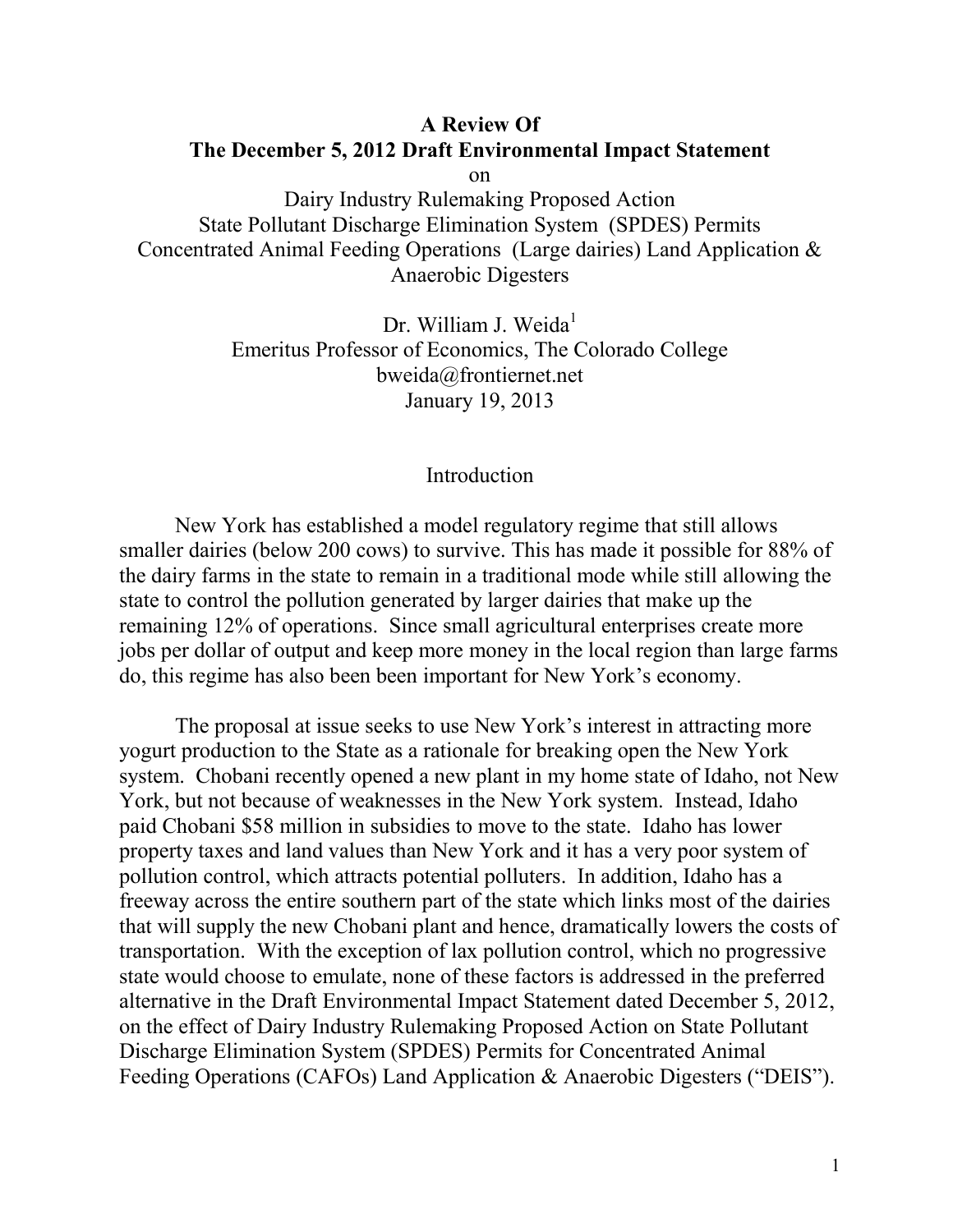### **Fundamental errors in the economic analysis of the DEIS**

The DEIS contains nine fundamental errors, any one of which is serious enough to invalidate the economic claims or analysis in this DEIS:

# **1. The DEIS violates common principles of good business by not considering whether New York State could accommodate the increased demand from the yogurt industry without regulatory change.**

Any well-run enterprise deals with an increase in demand by first calculating whether the increase could be handled by expanding existing operations within the prevailing regulatory structure. However, this DEIS made no attempt to survey the dairy industry to determine the amount of expansion that could be undertaken without changing the regulatory environment. By not doing so, the authors of the DEIS implicitly assume that the number of cows at each dairy in the state is at the maximum size for dairies in their class. However, the data in a source relied on by the DEIS shows the average number of cows in each dairy class is much smaller. Indeed, the DEIS source data shows that the average number of cows in dairies in the 100-199 class is 139 animals.<sup>2</sup>

Further, the fact that farms within this class average 139 cows shows there is no basis for the assumption that expansion in the class cannot occur without removal of the regulations that go into effect when the dairy reaches 200 cows. And finally, there is no basis for assuming any expansion must or would occur within the 100 to 199 class, versus in other size categories, in the first place.

Simple calculations based on the source relied on by the DEIS show that just the 204 dairy farms that were surveyed, as reflected in table 7-1 of the source document, could provide over 313 million gallons of additional milk if they expanded their herds to the maximum size within their class, and thus without changing any of the regulatory rules.<sup>3</sup> If all 5,100 dairies in the state of New York are considered instead of the 204 in the survey, calculations show they could provide over 7.5 billions gallons of increased milk production if each farm expanded to the maximum size within its class and without changing the regulatory rules.

All these figures are very conservative because the largest class of dairy farm—900 cows and over—was not included in the above expansion calculations because the class is open-ended and those farms could theoretically add as many animals as they wanted. These largest dairies already account for a significant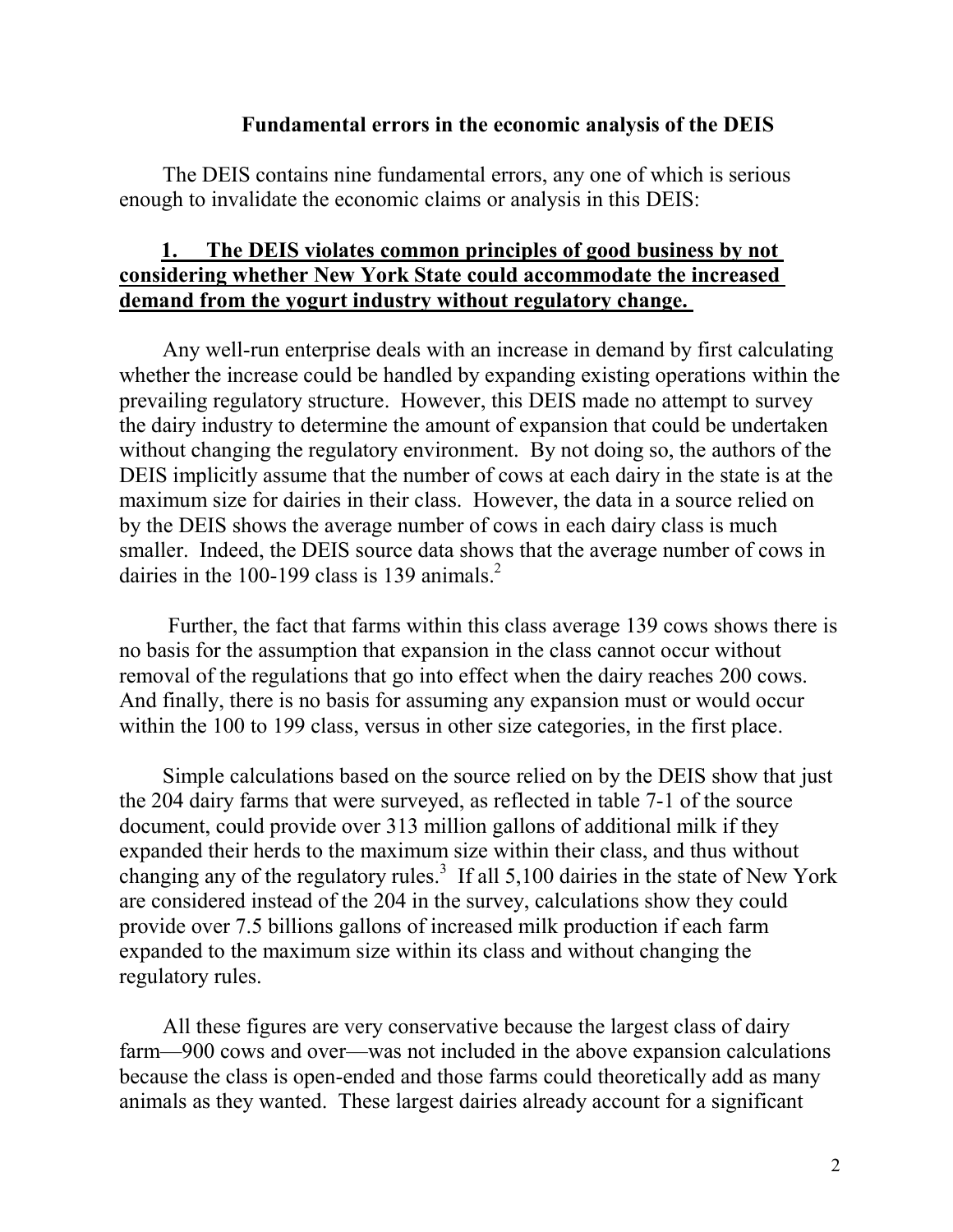percentage of milk production in New York, and they could expand at minimal cost without significant changes in regulation.

# **2. The DEIS only considers one, unimportant and unsubstantiated barrier to dairy expansion, and fails to mention or consider any of the actual barriers to expansion.**

Barriers to entry and to expansion in the dairy industry are well known. In fact, while this DEIS was being written, the Wall Street Journal published an article that explained the actual barriers to expansion encountered by dairies in New York that were dealing with the actual problem this DEIS theoretically addresses. These barriers are<sup>4</sup>:

- 1. Farmers have little or no control over their profits
- 2. Rising costs of feed
- 3. Higher fixed costs associated with expansion
- 4. Cost of additional cows

In addition, research in this area has shown the following factors also inhibit both expansion and entry into the dairy market<sup>5</sup>:

- 5. Mergers between dairy cooperatives reduce competition
- 6. Vertical integration in the dairy industry
- 7. Transportation costs
- 8. Monopsony issues with single milk buyers

None of these important issues is addressed in the DEIS. In fact, the preferred alternative chosen by the authors of the DEIS would place the targeted farms in a cycle of rising fixed costs as they build facilities and acquire more animals. This, in turn, would create the precise risks to their operations that the New York dairy farmers interviewed for the Wall Street Journal article said they were trying to avoid. If, instead of the kind of expansion envisioned by the DEIS, farmers expanded within their classes and within their available infrastructure and land, these fixed costs could be minimized and risk to their operations would be reduced.

Even the opinions provided by Farm Credit East and Cornell Pro-Dairy found a "... major challenge to projecting any kind of financial results for a dairy farm is milk price and input volatility."<sup>6</sup> And yet, the DEIS concentrates only on the cost of regulation—a cost which has, if one notes the data in the Dairy – Farm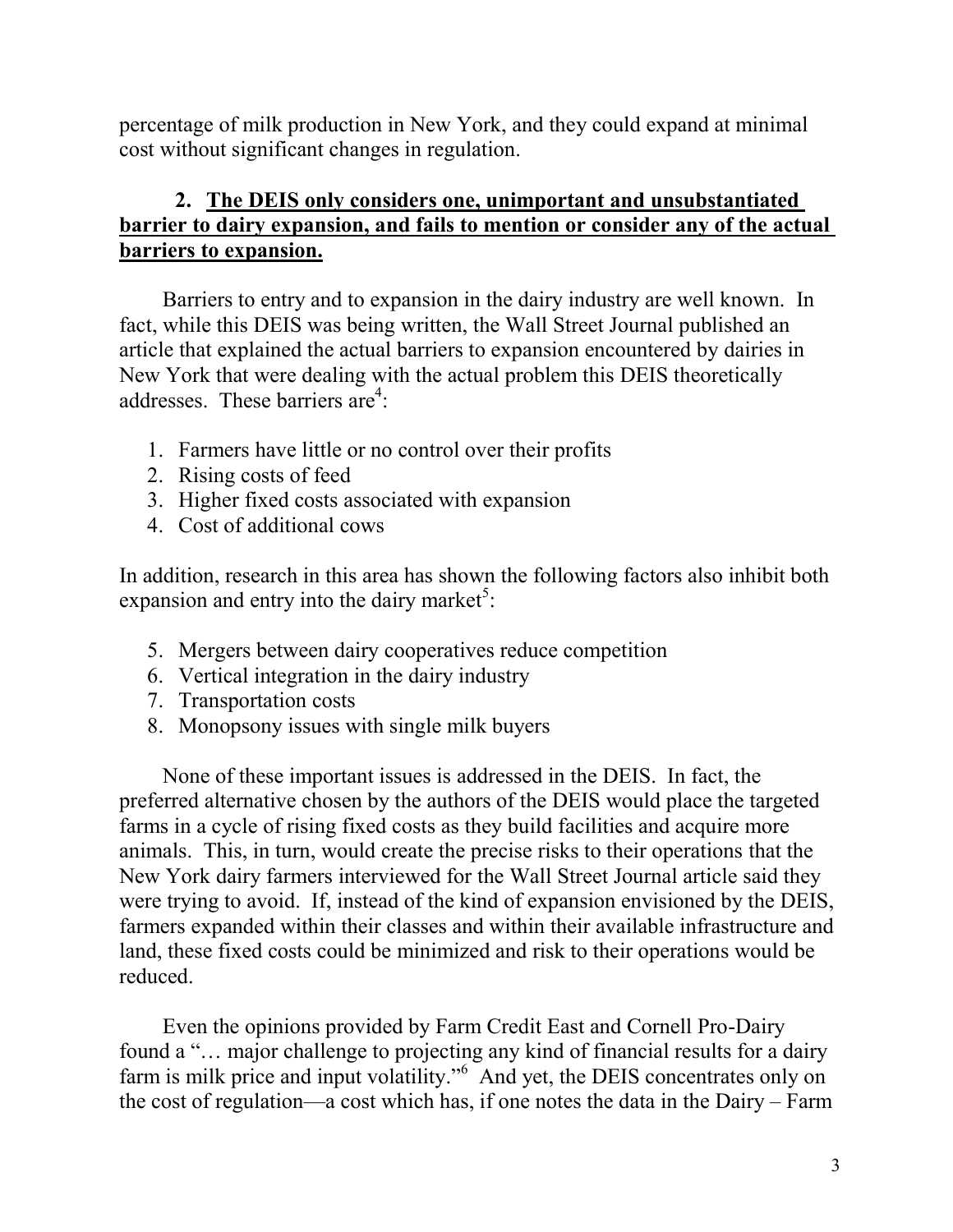Management chapter of the 2012 Outlook Handbook, already been successfully borne by farms responsible for 56% of the milk production in New York.<sup>7</sup> And for these farms, any further expansion of production would require few to none of the hypothetical costs listed in the Farm Credit East report, and in most cases would entail only minimal increase in the cost of complying with regulations.

**3. The DEIS presents digesters as a mitigation measure for pollution from large dairies but the DEIS does not include the costs of digester subsidies as a cost of the additional large dairies formed under the preferred DEIS option. Further, on page 65 of the DEIS, DEC claims "air impacts can be mitigated by…anaerobic digesters." This is not true—burning the gas generated by digesters emits large quantities of ammonia—a greenhouse gas—unless scrubbers are employed. Nor does the DEIS (see page 8) mention that digesters neither reduce the amount of nutrients in dairy waste nor the amount of land required to properly dispose of dairy waste and thus, could not possibly mitigate dairy CAFO pollution.**

Digesters are attractive to dairies because they are heavily subsidized by the federal government even though dairy waste contains too much liquid to be suitable for digestion and requires expensive manure pressing just to be prepared for digester use. While digester subsidies initially produce a favorable economic impact on the dairies, they also create a considerable cost for the taxpayer when used as a mitigating technology. Thus, an accurate accounting of the costs and benefits of the proposed DEIS course of action should include as a cost all digester subsidies awarded to farmers who follow the alternative suggested by the DEIS.

Aside from the failure to properly account for the digester costs associated with the DEIS preferred alternative, additional fundamental errors occur when the DEIS fails to mention that digesters mitigate none of the pollution for which they are being suggested—and indeed, they cause pollution in other areas. The cost of the additional pollution caused by digesters should also be included in the costs of the preferred DEIS alternative. For example: While digesters consume none of the nutrients present in dairy waste and reduce none of the acreage requirements for the spreading the manure, digesters also produce significant amounts of ammonia along with methane. The methane burns at such a low temperature that the ammonia is allowed to escape directly to the atmosphere, making the digester a point source for greenhouse gas emissions unless the gas is scrubbed for ammonia. 8 Since the cost and primitive nature of most dairy digesters makes scrubbing highly unlikely, the DEIS should discuss the mechanism DEC believes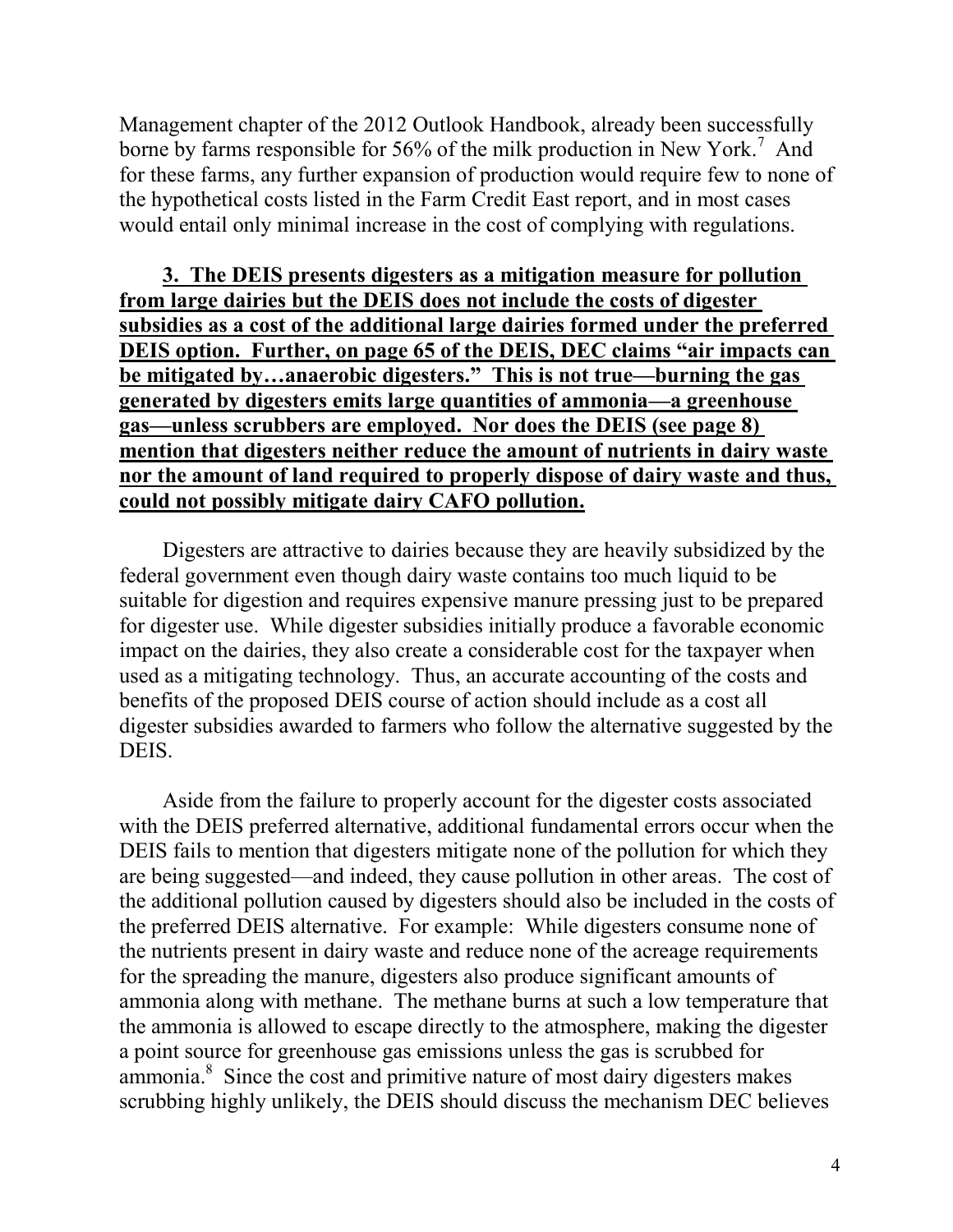would insure scrubbing was used on every digester, what methods they would use to insure the scrubbers were properly maintained, and the cost of installing, using and maintaining the scrubbers. In addition, the DEIS should have compared all these costs with the purported benefits of using digesters.

# **4. The DEIS ignores 65 years of research that shows larger farms lower employment from agriculture in the region around the large dairies and lowers the economic activity in rural communities around large dairies.**

This DEIS contains the unstated assumption that large dairies that expand to sell milk to the yogurt industry will provide economic development for the rural regions in which they are located. Even setting aside the obviously problematic attributes of a plan to expand one's operation based on the demands of a single industry, this plan could not and will not create economic development because large dairies are specifically designed to limit the number of workers hired, the amount of local purchases, and the amount of local taxes they pay. Each of these factors severely limits their local economic impact. Large dairies also add both air and water pollution to a region and this reduces the opportunity for development of other economic sectors (such as tourism.)

For example, on page 5 the DEIS claims deregulating dairies of between 200 and 299 cows "could create 500 to 625 new on-farm jobs." It reaches this conclusion by using an estimate that for every 40 to 50 cows added to a dairy farm, one on-farm job is created. However, the DEIS cites a source (Schmit/Bills) that does not show these levels of employment per cow are associated with larger dairies, it provides another source (Knoblauch, et al.) that shows employment per cow drops as dairy size increases, and it presents a data set from New York that shows that 88% of dairy farms have 199 or fewer cows. Thus the data behind the estimate in the DEIS only apply to a dairy system dominated by similar small farms. The DEIS then uses the job numbers for small farms to calculate the effect of adding 25,000 cows to larger dairies that have fewer workers per cow. The employment effect will be significantly smaller and the secondary jobs that are created in processing will be located at a yogurt plant far away from the pollution of the expanded dairies.

Since 1946 research has consistently shown that the presence of large enterprises reduces the economic growth and health of rural regions.<sup>9</sup> Large dairies are designed to use as little labor as possible and fewer jobs are created by larger dairies than would have been available at the traditional dairies they replace. In addition, large dairies do not spend the same amounts of money locally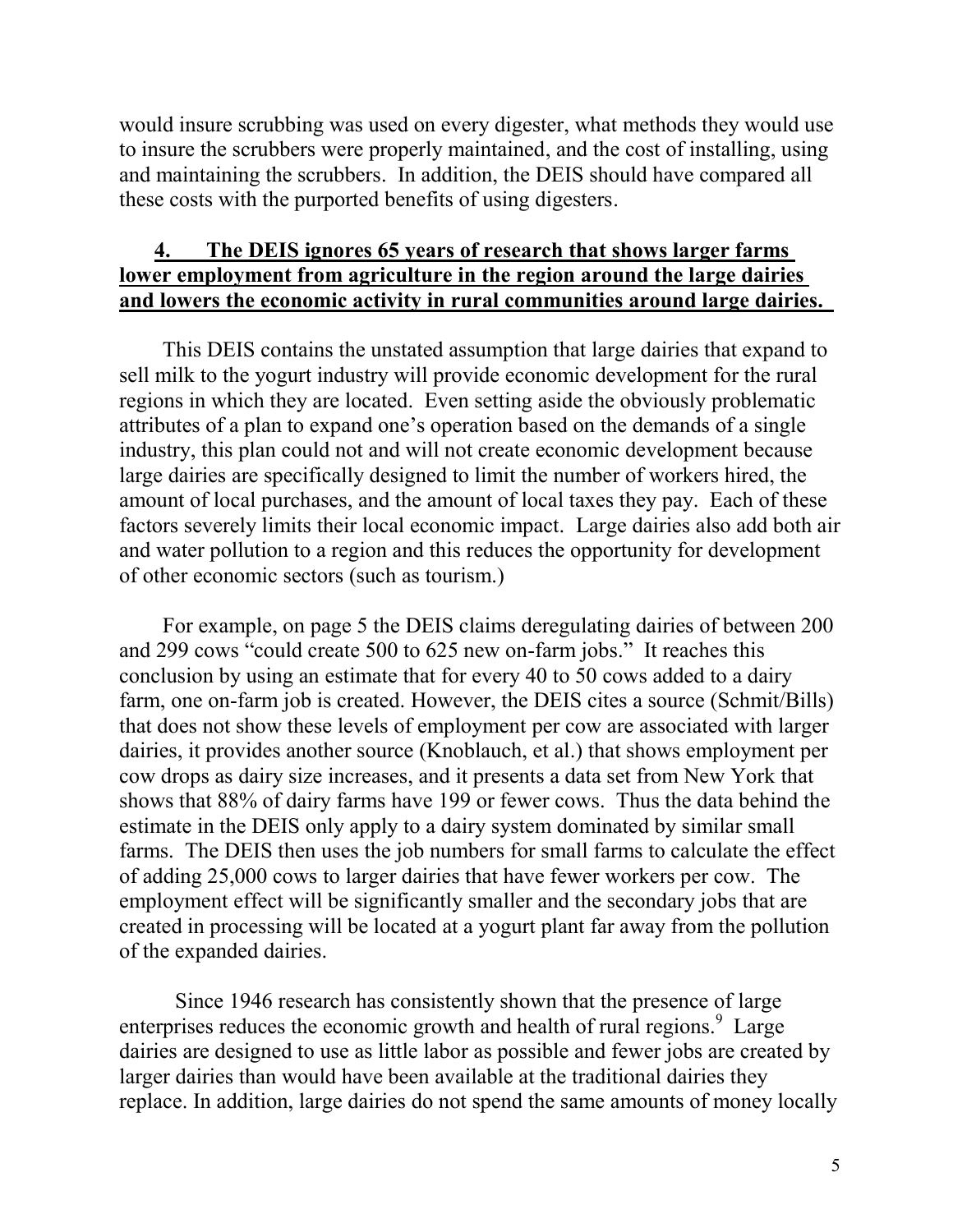as traditional dairies so few additional jobs are created in the local economy.<sup>10</sup> Buildings on large farms are normally built from materials brought into the region from the outside, often by a crew brought into the region from the outside. Feed is imported from the cheapest source and most major purchases come from the outside. The money made by the large dairies (and the yogurt industry) goes out of the region and waste generated by the dairies is deposited in the region. The result is negligible economic stimulus for the region.<sup>11</sup>

Thus, to claim, as this DEIS does, that promoting larger dairies is a good way to create jobs in a rural agricultural region requires those who make this claim to show that: (a) larger dairies create more jobs in a region than they destroy, (b) larger dairies create more direct employment at the dairy site than traditional dairies with the same number of cows would create, and (c) dairy workers at larger dairies spend their money locally and by so doing, create indirect jobs in the region. The authors of this DEIS have made no effort to show that any of these claims is true, and that is likely for a very good reason: large dairies create fewer jobs than the traditional activity they replace.<sup>12</sup>

Even when new dairy jobs are not created, it is commonly claimed that larger dairies aid the local economy by increasing the price paid for local feed grain and hay. For that to be true, the large dairy would have to pay local producers more than the market rate for feed. Of course, larger dairies are not charitable institutions. They will pay no more than the market rate for grain and local producers will receive the market rate unless the large dairies buy every bushel of grain or bale of hay produced in the region. Thus, the price of grain in the region will remain unchanged and although more hay and straw may be sold locally based solely on transportation advantages, that is the only money local producers may be able to recoup. Larger dairies will shop for grain in the national and international market and will only buy local grain when the price it pays is less than it would pay elsewhere.

# **5. The DEIS fails to discuss or acknowledge the likelihood that voluntary programs will fail to mitigate the pollution caused by larger farms.**

The voluntary regulatory and mitigation scheme proposed by this DEIS assumes, at its core that the altruistic actions of dairy CAFO owners will fill the gap where regulations are not written or are not sufficient. This way of protecting property owners from the pollution that could result from the deregulation proposal is suggested without any evidence to show it would work in practice. Meanwhile, there is a large body of evidence from actual experience in areas all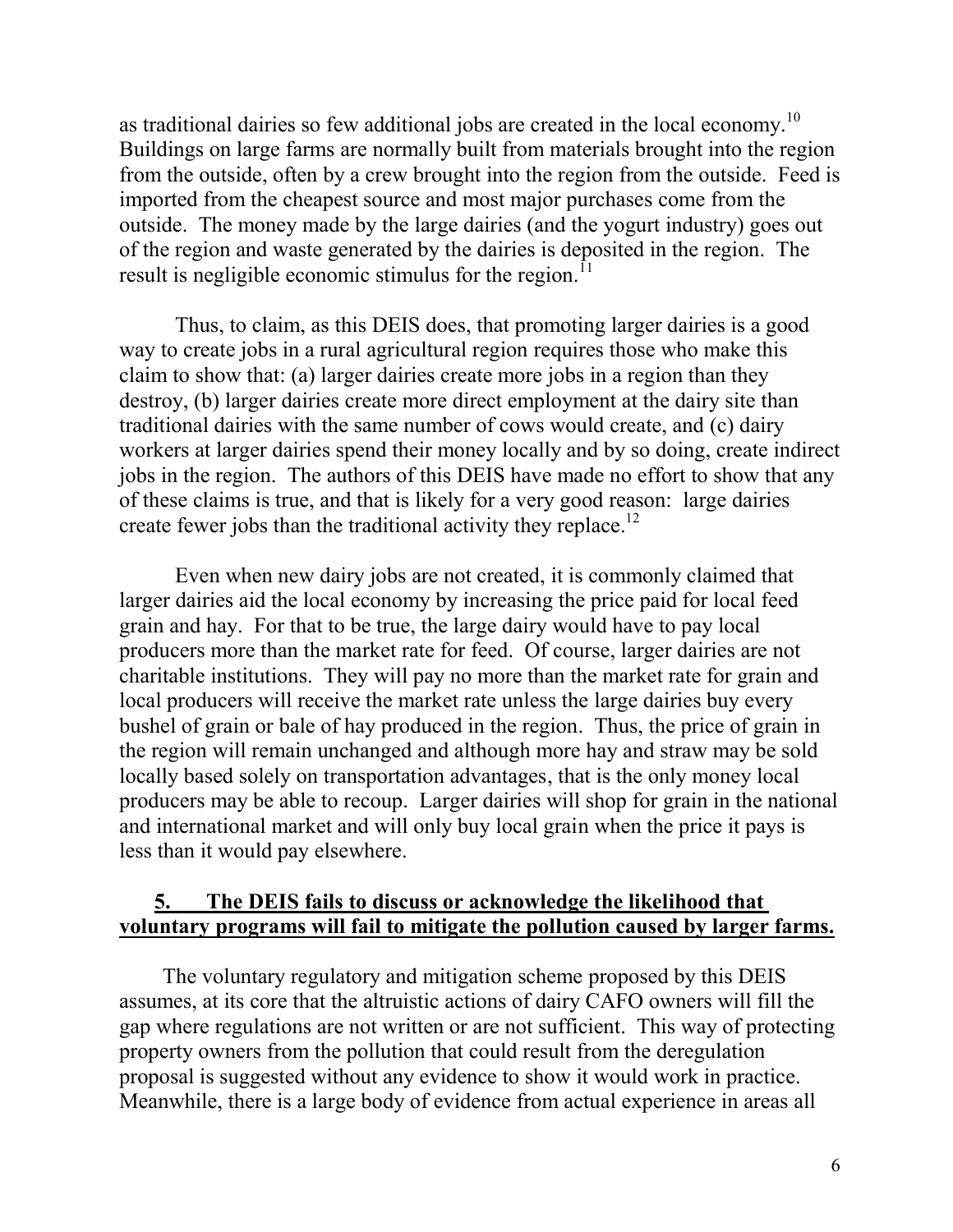across the U.S. that shows voluntary, altruistic acts are highly unlikely in this industry and that the costs of pollution from large operations are generally shifted to neighboring property owners in the form of reduced value for their real estate, among other effects.

The DEIS presents no evidence that larger dairies will voluntarily control pollution from their livestock because there is no evidence to cite. To the contrary, a study by Poe et al. of New York dairies found

[a] wide divergence...between actual and recommended manure management practices on individual dairy farms…, the apparent ability of farms to divert financial resources to environmental practices [was] mixed, and the willingness to participate in voluntary programs at various annual costs per cow was low. 13

Any suggestion that something different will arise from the deregulation proposal in this DEIS is completely without basis.

# **6. The DEIS fails to consider or mention that without proper regulations to control and limit pollution, the effect of pollution in the locale of the newly expanded larger dairies is to lower property values and property tax receipts.**

The economic loss suffered by the neighbors of a CAFO can be significant. Costs shifted to the residents of the region by a CAFO lower the sales and taxable value of neighboring properties. In Iowa, large animal operations decreased the value of homes in a half-mile radius of the facilities by 40%, within 1 mile by 30%, 1.5 miles by 20% and 2 miles by 10%. In addition, an Iowa study found that while some agricultural land values increased due to an increased demand for "spreadable acreage," total assessed property value, including residential, fell in proximity to large animal operations.<sup>14</sup>

An eighteen month study of other large animal operations in Putnam County, Missouri conducted by the departments of Agricultural Economics and Rural Sociology at the University of Missouri found an average \$58 per acre loss of value within 3.2 kilometers (1.5 miles) of the facilities. These findings were confirmed by a second study at the University of Missouri-Columbia by Mubarak, Johnson, and Miller that found that proximity to a hog CAFO does have an impact on property values. Based on the averages of collected data, loss of land values within 3 miles of a hog CAFO would be approximately \$2.68 million and the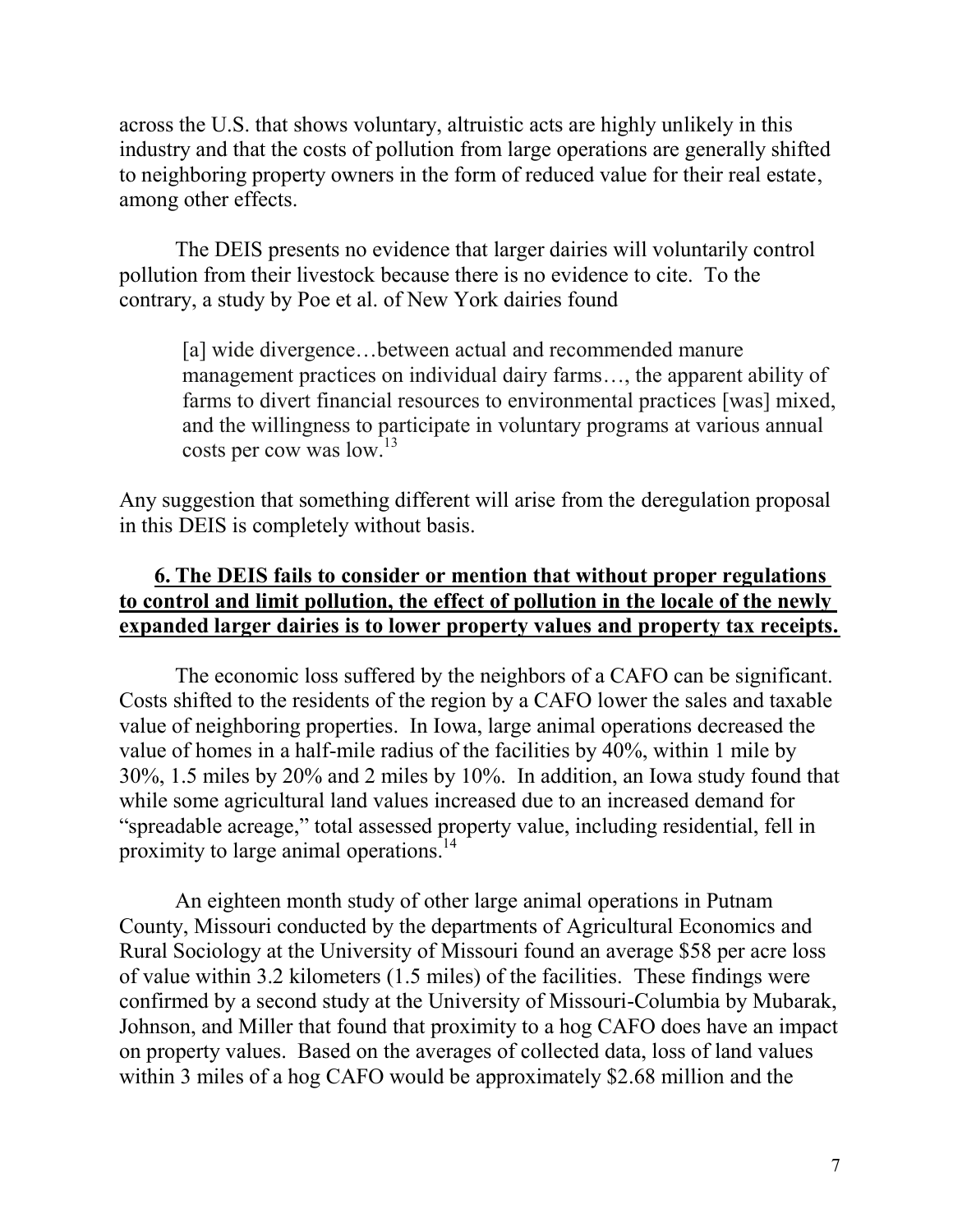average loss of land value within the 3-mile area was approximately \$112 per acre (Mubarak, Johnson and Miller, 1999).

A compilation by the Sierra Club of tax adjustments by county assessors in eight states documented that lower property taxes follow these decreases in property value. Local property tax assessments were lowered in Alabama, Illinois, Iowa, Kentucky, Maryland, Michigan, Minnesota and Missouri by ten to thirty percent due to their close proximity to the large animal operations. Real estate appraisers have also noted the problems associated with property values and large animal operations. In an article in the July, 2001 Appraisal Journal, and in a 2012 paper, John Kilpatrick found that large animal operations drive down the value of surrounding residences and cause commensurate decreases in tax revenues from those properties.<sup>15</sup> He noted that

[w]hile the appraisal profession has only begun to quantify the loss attributable to CAFOs.....diminished marketability, loss of use and enjoyment, and loss of exclusivity can result in a diminishment ranging from 50% to nearly 90% of otherwise unimpaired value.<sup>16</sup>

These losses not only diminish the value of homes around the dairy--often a major part of a rural resident's retirement savings--but they also diminish the property taxes collected by the county, reduce the funding available for schools and social services, and shift future tax and bond burdens to the remaining residents.

# **7. The DEIS fails to account for the costs of the trucking and other operations required by large dairies on regional infrastructure and the necessity of using public expenses to pay for these items.**

To claim, as this DEIS does, that larger dairies will increase the available tax revenue in regions where the larger dairies develop, one must be able to show not only that a larger dairy pays taxes in that region, but also that a larger dairy will not cause other taxes (like the property taxes of neighbors) to decrease and that it will not cause greater infrastructure costs to the region.

However, the documented additional costs associated with hosting a larger animal operation include increased health costs, schooling costs, road cost, traffic, accidents, and repairs. One Iowa community estimated that its gravel costs alone increased by about 40% (about \$20,000 per year) due to truck traffic to a large CAFO. Annual estimated costs of a 20,000 head feedlot on local roadways were \$6,447 per mile due to truck traffic.<sup>17</sup> Colorado counties that have experienced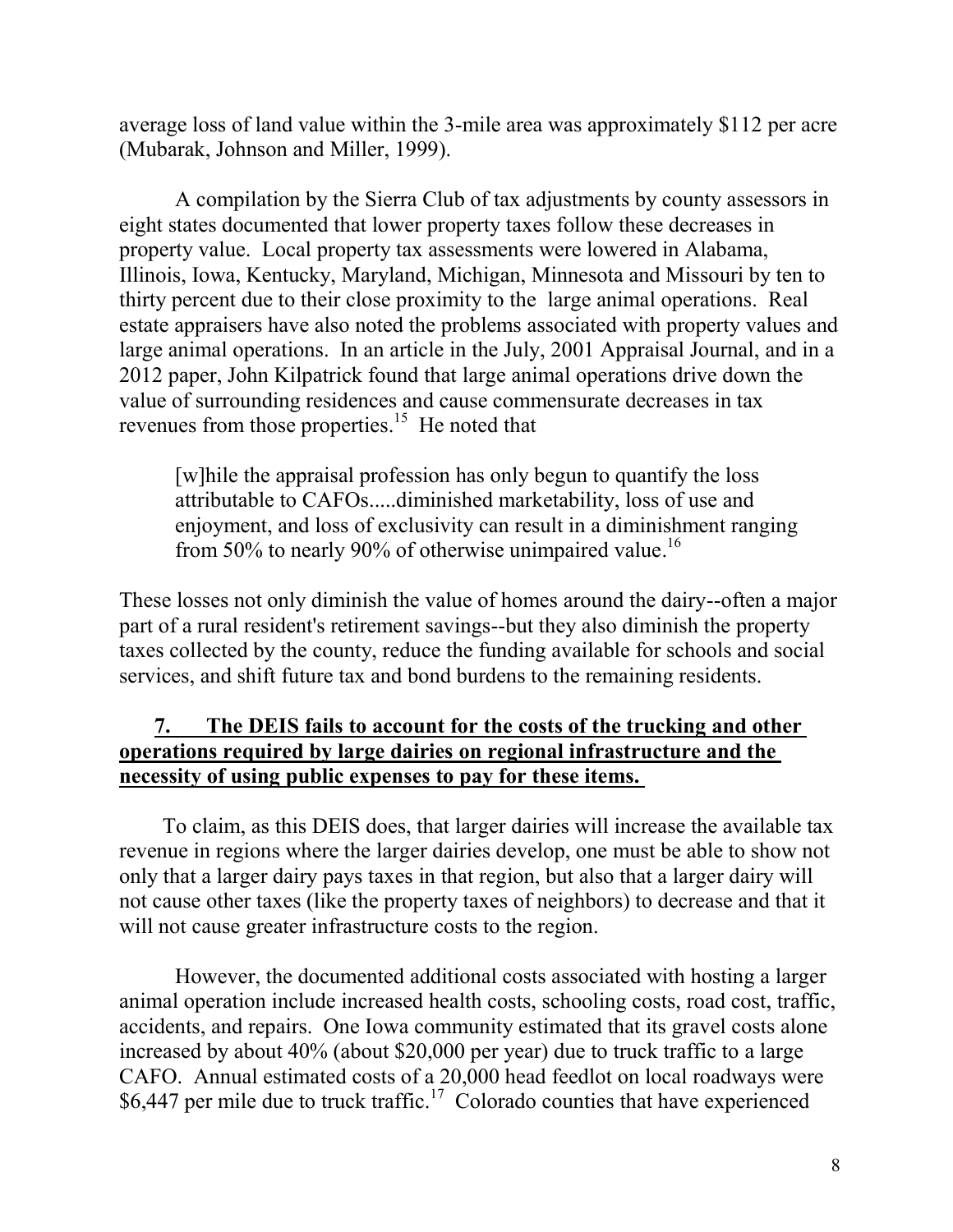increases in livestock operations have also reported increases in the costs of roads.<sup>18</sup> All these data point to the rising costs for the host county that accompany increases in the size of large animal operations in the area.

Larger dairies, like all other business entities, attempt to pay as few taxes as possible. But larger dairies can often file as either agriculture or industry, depending on which designation allows them to pay less taxes at any given time. They drive up the cost of infrastructure maintenance and repair in the region.<sup>19</sup> In most cases, regions with larger dairies will see a decrease in total property tax revenues while incurring larger charges for road and infrastructure maintenance and repair.<sup>20</sup> As a result, existing residents of the region face higher property taxes to retain the same level of services and potential in-migration of other residents and industries to the region may be depressed by its higher level of taxation.

# **8. The DEIS fails to provide any mechanism to protect, with certainty, the residents of a region where dairies expand without regulation.**

The DEIS goes to considerable length to promote the use of voluntary mitigating programs in place of the mandatory regulations the preferred alternative would replace. There are a number of obvious problems with this strategy:

First, the DEIS treats the money for the proposed mitigation programs as though it was costless and will always be available. The use of mitigation strategies would not be necessary if there was nothing to mitigate, i.e., if the dairies were not generating more nutrients than the land can absorb. So the cost of the mitigating strategies must be regarded as one of the costs of large dairies that could result from the suggested alternative and should be offset against benefits of the preferred alternative. This has not been addressed in the DEIS.

Second, mitigation money is not costless; it comes from increasingly scarce tax revenues. And this money addesses a cost that ought to be covered by the dairy CAFO itself—the cost of responsibly handling the pollution the dairy creates. These sources of funding are likely to be sharply curtailed as budget problems are addressed by the state and federal governments. In fact, such cuts have already been suggested for most of the federal programs.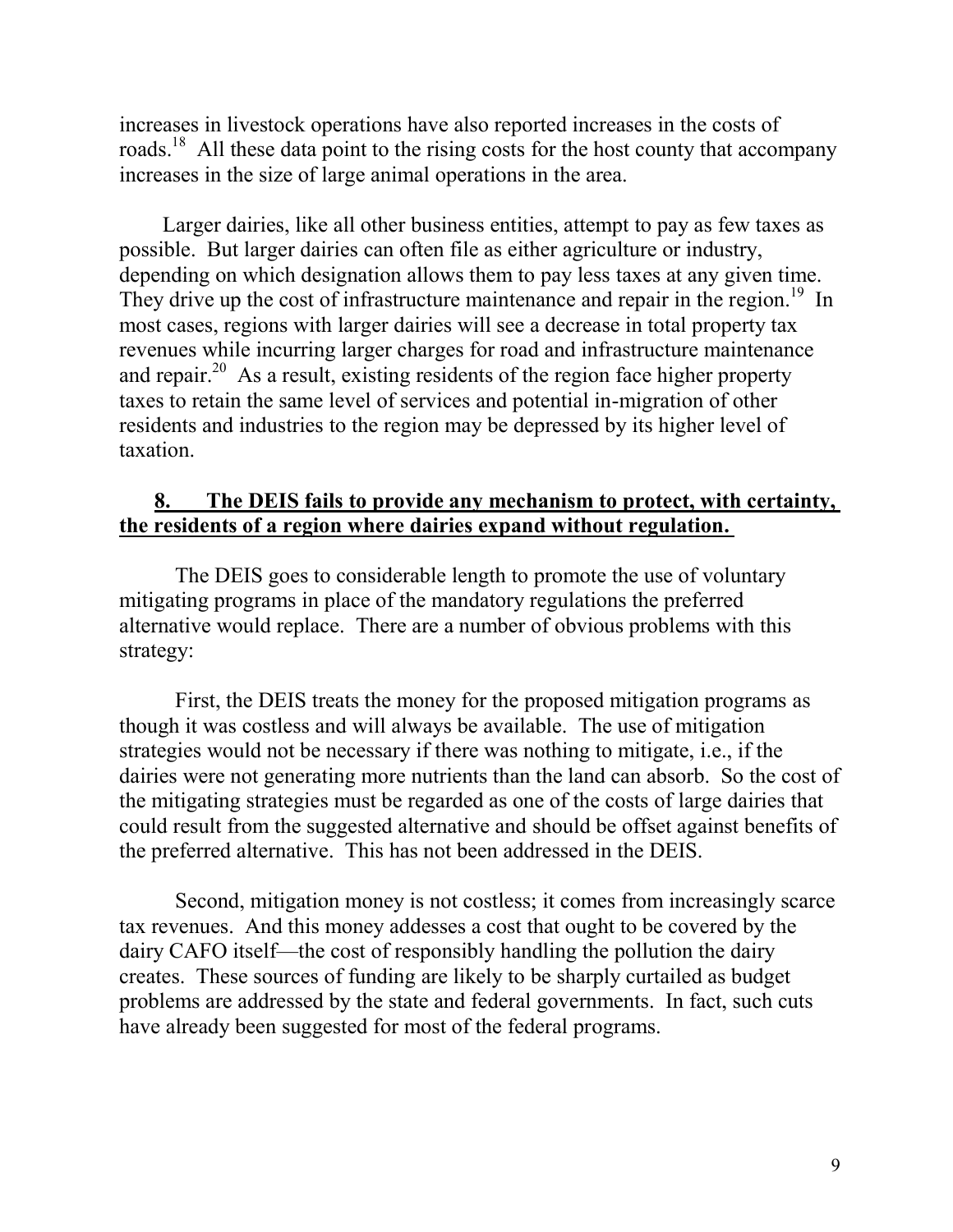Third, one of the mitigation suggestions, anaerobic digesters, covered in point 3 above, would provide no mitigation, would increase air pollution, and would be simply an expensive subsidy to the dairies using taxpayer dollars.

Fourth, across the country there is already heavy use of federally subsidized "mitigation" programs by large animal operations that seek subsidies for everything from the federal Environmental Quality Incentives Program ("EQIP") to digesters. Like EQIP, many of these programs have been used to subsidize the costs of dealing with large amount of animal waste from larger dairies, feedlots and hog farms. $21$ 

This behavior provides a cautionary note for those who suggest that voluntary actions and "best management practices" will solve the problems inherent in larger dairies. This hasn't worked in the past and there is no indication it will work better in the future. Larger dairies are profit-driven industries and the profit margins are small. Decisions about any activity are made with the bottom line in mind, and no larger dairy will spend money to control pollution unless the regulations state specifically that they have to.

# **9. The DEIS does not consider the cost of externalities.**

The DEIS includes 28 pages of environmental externalities associated with the preferred alternative—without a single reference or comment on how these potential costs compare to the benefits of the proposed alternative. While the intentional omission of the costs of deregulating dairies with 200 to 299 cows invalidates this entire DEIS from an economic perspective, it should be noted that the unstated assumptions that underly this DEIS also undermine its conclusions. For example:

- (a) One of the assumption, already noted in above paragraphs, is that any farm in a given size category already has the maximum number of animals in that category.
- (b) In the case of pollution costs, while the authors of the DEIS were willing to estimate the benefits of the preferred alternative, the DEIS estimates no costs for dealing with externalities ranging from odor, water pollution, air pollution and property value degreadation, assuming instead the cost of each of these externalities was zero. In this case, figures for the lower limit of these costs were readily available: the cost in mitigation subsidies to get the dairy farms to even address the various sources of pollution eminating from their operations is an obvious lower limit on the actual costs of the externalities.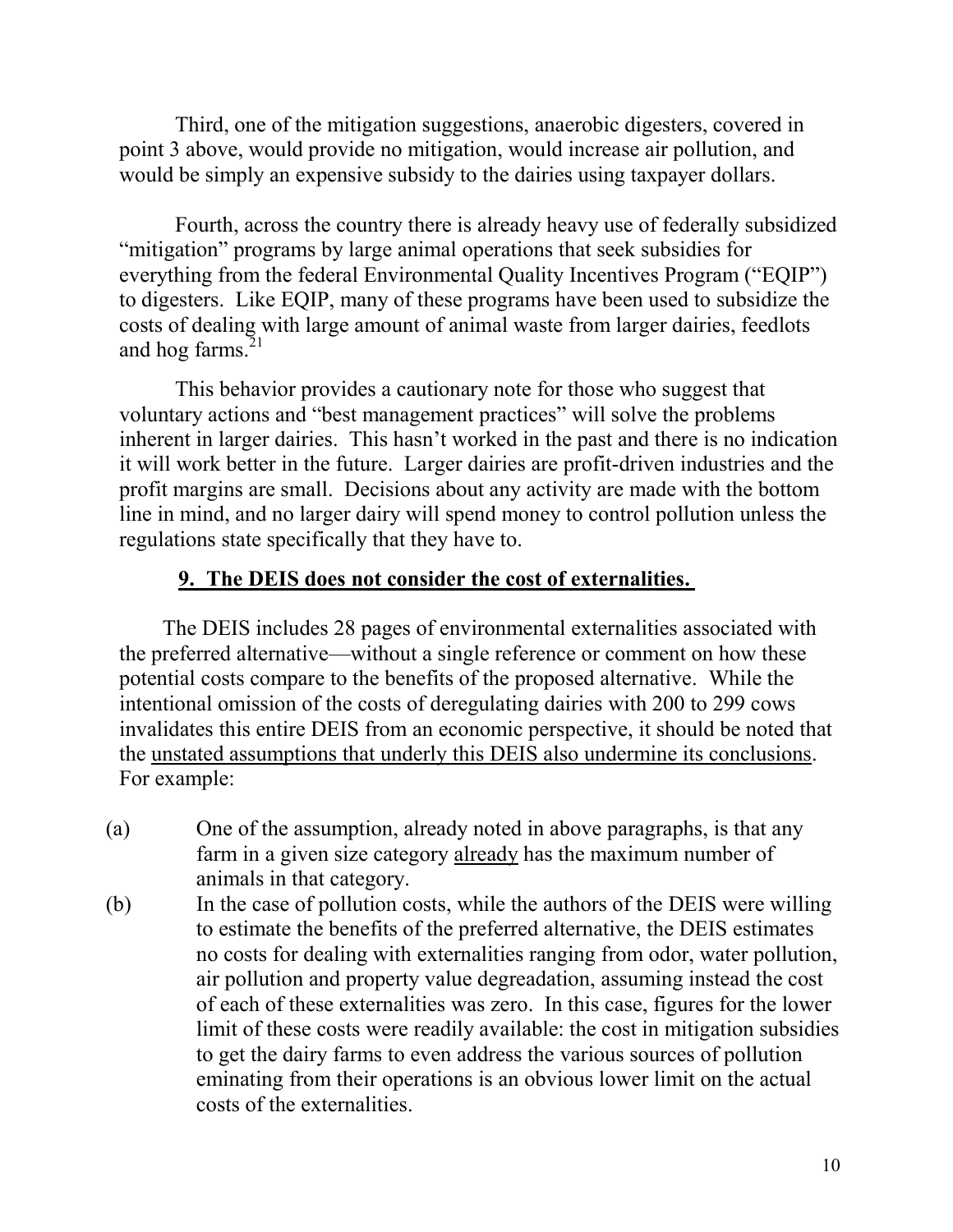- (c) Unfortunately, even that method of costing was not considered due to the unstated assumption that if the cost of an externality is mitigated by spending public tax revenues, the cost of that mitigation was zero.
- (d) Throughout the DEIS, there are claims that many benefits accrue from the use of liquid animal manure as a crop nutrient. These claims rest on the assumption that liquid manure is applied to the land at agronomic rates—rates that adequately nourish the crops without providing more fertilizer than crops can use. However, on page 8 the DEIS says that "as farms grow [they] cannot effectively apply the large amount of nutrients they generate."

A 2003 study by USDA found many owners of large animal operations knowingly over-applied liquid manure to lands closest to their operations—leading to runoff into waterways, odor problems, well contamination and eutrification of waterways to reduce the transportation costs of moving heavy tanks of liquid to distant fields.<sup>22</sup> By overapplying manure close to the large operations and by reducing hauling distances, the owners of large operations increased their profits. Historically, the incentive of higher profits has trumped any voluntary activity to mitigate pollution in the dairy industry. The DEIS offers no data that contradict this USDA study but nonetheless it assumes voluntary acts will take place.

In sum, all four of these additonal assumptions are without basis and should be rejected.

## Conclusion

The DEIS disregards and misrepresents data about the dairy industry in an apparent attempt to jusify a pre-ordained conclusion. Instead of acting to preserve a functioning system that has successfully controlled pollution and promoted small farms and dairies, the authors of the DEIS have attempted to show that having larger, heavily subsidized dairy farms is so important that all the externalities associated with this change should be ignored. And further, that the faint hope of gaining a small number of jobs is worth any cost to residents of the region, the property values of their homes, and environment in which they live.

If larger dairies run industrial operations in agricultural settings—without complying with the rules governing industrial pollution—they are able to produce cheap milk by avoiding costs of pollution that they should be paying. When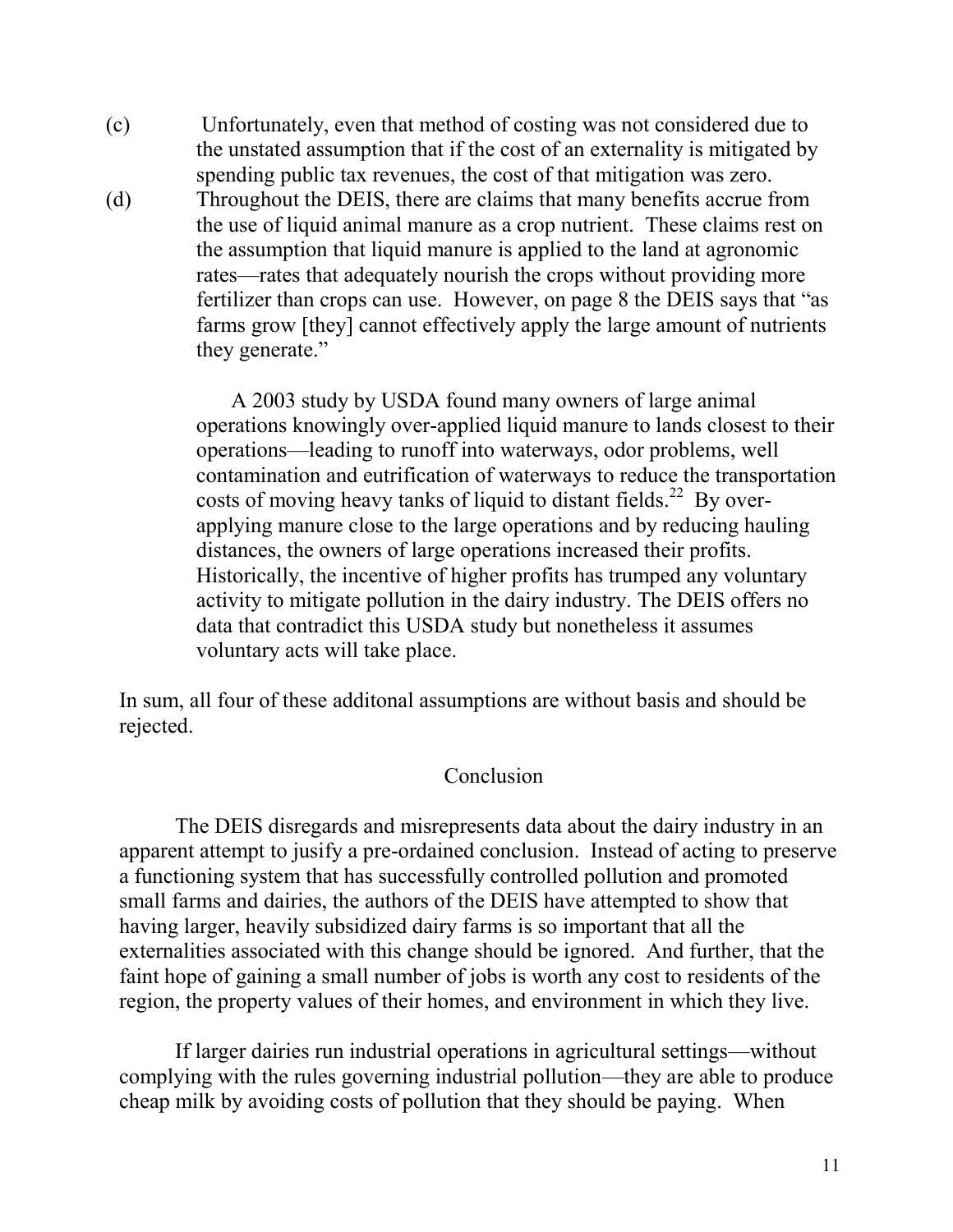animals are involved, the ability to cut costs is significantly limited to shortcuts taken in the handling and disposal of waste and the state can facilitate these polluting activities by creating loopholes in the permitting process and by writing reports that promote the constant denial of the obvious.

This problem is not that difficult. The state of New York already has a functioning system. It needs to remember that its job is to protect the population of the rural areas. Because when larger dairies are involved, there is one best management practice of paramount importance—no dairy should generate more waste than the land can absorb without overloading the nutrients in the soil. Permitting agencies and residents of rural regions ignore this fact at their peril.

<sup>&</sup>lt;sup>1</sup> I hold a Bachelor of Science in engineering from the U.S. Air Force Academy, an MBA from UCLA, and a Doctorate in Econometrics and Operations Research from the University of Colorado. I was a member of the Economics Department at the U.S. Air Force Academy for 11 years, the last two of which I was chair. I was an economist at the Office of the Secretary of Defense for three years and retired from the Air Force as a Colonel in 1985. I was Chair and Professor of Economics and Business at The Colorado College, Colorado Springs, CO, where I specialized in regional economics, statistics, and econometric modeling. I have published a large number of articles, written four books, and contributed chapters to four others – all of which deal with regional economic impacts. I was President of the Socially Responsible Agricultural Project (sraproject.org) from 2008 until 2012 and previously served for six years as Director of the GRACE Factory Farm Project. My full c.v. is attached. These comments rely on my familiarity and expertise in economics and a review of relevant materials, including the Draft Environmental Impact Statement on Dairy Industry Rulemaking Proposed Action SPDES Permits for CAFOs Land Application & Anaerobic Digesters ("DEIS").

<sup>2</sup> Wayne A. Knoblauch, George C. Conneman & Linda D. Putnam, *Dairy – Farm Management, in* New York Economic Handbook 2012 Outlook 7-1, 7-1 to 7-3 (2011).

<sup>3</sup> *Id.*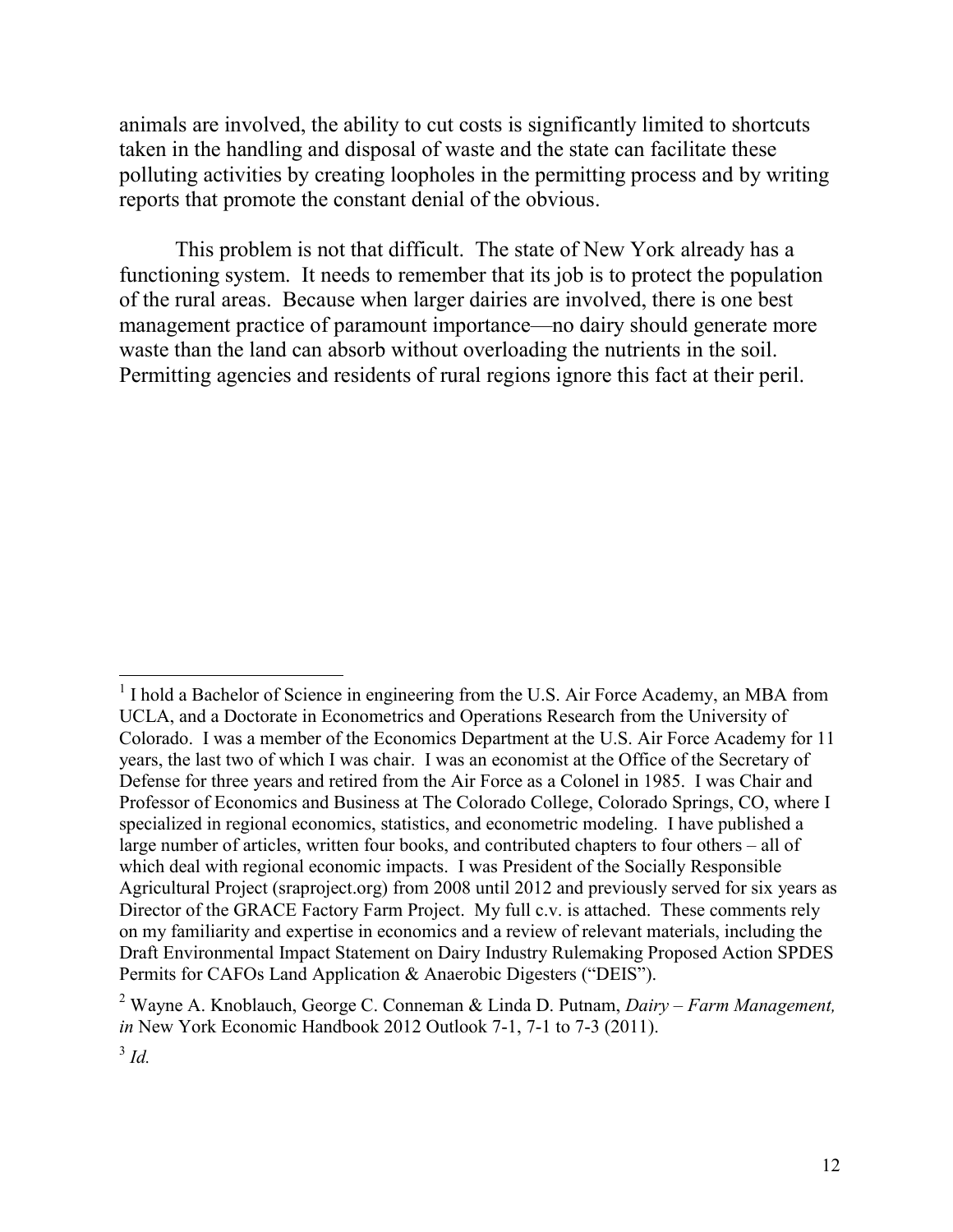<sup>4</sup> Andrew Grossman, *Yogurt Boom Leaves Dairy Farmers Behind: As Greek-Style Product's Popularity Takes Off, New York State Milk Producers Can't Keep Up With Escalating Demand*, Wall Street Journal, June 26, 2012.

 $<sup>5</sup>$  Hiromitsu Miyakawa, The American Antitrust Institute, Competitive Issues in the Dairy</sup> Industry: The Pending DFA/NDH/Hood Transaction 1-20 (2004).

 $6$  Farm Credit East & Cornell Pro-Dairy, Financial Implications of a Dairy Farm Expansion – 190 cows to 290 cows (2012).

<sup>7</sup> Knoblauch, Conneman & Putnam, *supra* note 2, at 7-3.

 $\overline{a}$ 

8 *See* Leo Horrigan, Robert S. Lawrence & Polly Walker, How Sustainable Agriculture Can Address the Environmental and Human Health Harms of Industrial Agriculture, 110 Environmental Health Perspectives 445, 445-456 (2002); David E. Rosenbaum, *Senator Looks to Home with Bill on Manure Use*, New York Times, July 29, 2001; James C. Barker, North Carolina Cooperative Extension Service, Methane Fuel Gas from Livestock Wastes: A Summary, North Carolina State University,

http://www.bae.ncsu.edu/programs/extension/publicat/wqwm/ebae071\_80.html (last updated March 14, 2001); Michael Howie, *Manure Covers*, 74 Hog Industry Insider (July 8, 2002); Marlene Halverson, Institute for Agriculture & Trade Policy, The Price We Pay for Corporate Hogs 55 (2000); Robin Marks, Natural Resources Defense Council & Clean Water Network, Cesspools of Shame 42 (2001); James Poehling, Anaerobic Farm Digesters—Fact and Fiction (2004); Water Environment Federation, Anaerobic Digester Technology Applications in Animal Agriculture – A National Summit (2003),

http://mie.esab.upc.es/ms/informacio/compostatge\_digestio\_anerobia/digestio\_anaerobia/DA\_fe ms USA.pdf; National Research Council, Air Emissions from Animal Feeding Operations: Current Knowledge, Future Needs (2003), *available at* http://books.nap.edu/books/0309087058/html.

 $9$  In 1946, anthropologist Walter Goldschmidt used a number of social indicators to demonstrate that rural communities in California surrounded by large farms did not do as well as similar communities in areas where smaller farms were the rule. *See* Walter Goldschmidt, Small Business and the Community: Report of the Smaller War Plants Corporation to the Special Committee to Study Problems of American Small Business (1946). As the number of large animal operations increased, a substantial body of literature expanded, tested and generally confirmed Goldschmidt's work. *See* Frederick H. Buttel, Olaf F. Larson & Gilbert W. Gillespie Jr., The Sociology of Agriculture (1990); E. Paul Durrenberger & Kendall Thu, *The Expansion of Large Scale Hog Farming in Iowa: The Applicability of Goldschmidt's Findings Fifty Years Later*, 55 Human Organization 409, 409-15 (1996); Linda Lobao, Locality and Inequality: Farm Structure, Industry Structure, and Socioeconomic Conditions (1990); Thomas A. Lyson, Robert Torres & Rick Welsh, Scale of Agricultural Production, Civic Engagement and Community Welfare, 80 Social Force 311, 311-27 (2001); Rick Welsh & Thomas Lyson, Anti-Corporate Farming Laws, the Goldschmidt Hypothesis and Rural Community Welfare (2001).

 $10$  A USDA report published in 2000 found that "animal industries tend to move to areas with a lax environmental regulatory structure....[T]he more a state spends on environmental enforcement, the less likely a given firm will locate in that state. Differences in level of enforcement among nearby states, especially if competitors already operate in the area, may also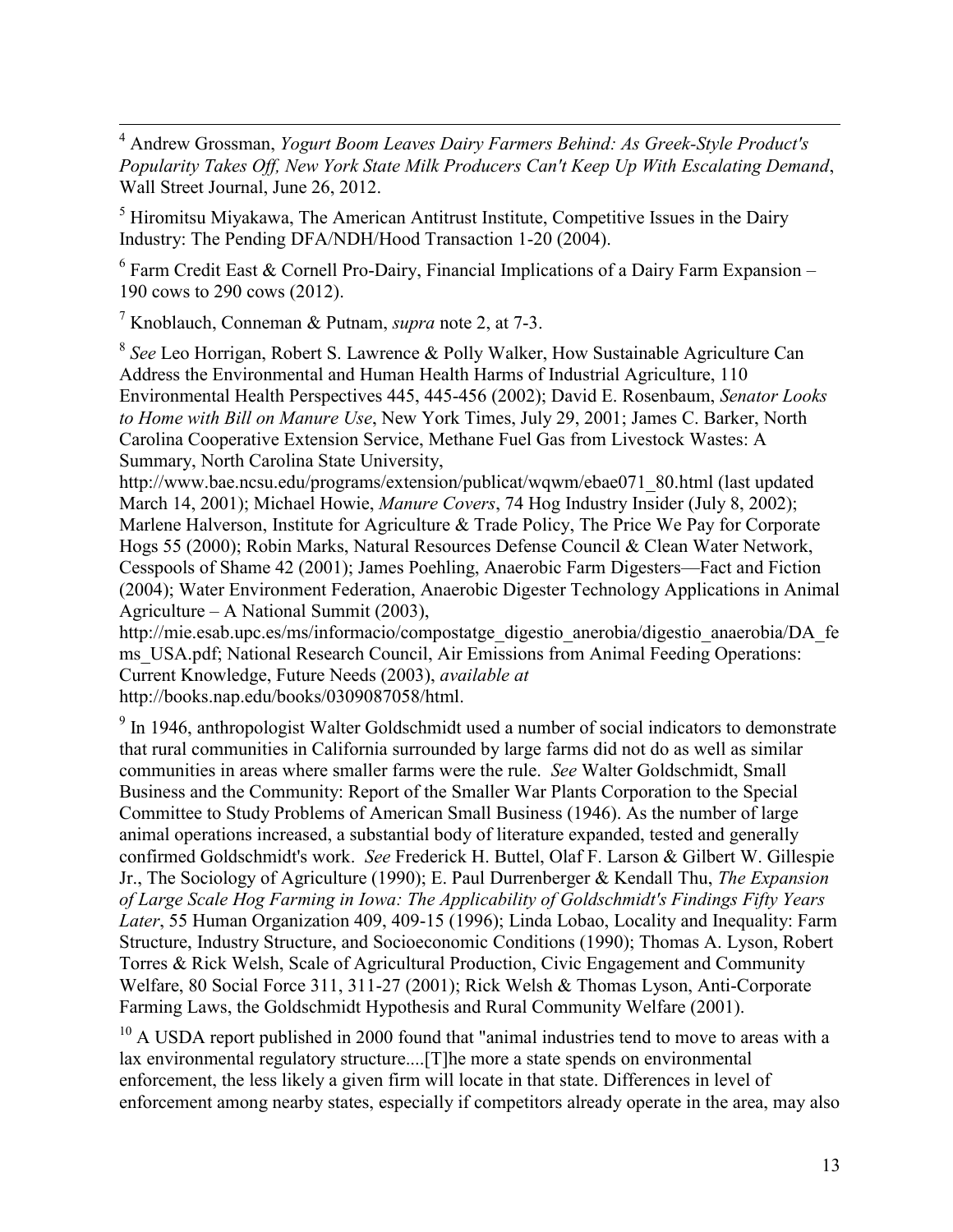affect location decisions...Location decisions, while important at the state level, also have an international context, with concerns about large production companies shifting investment outside the U.S." John Sullivan, Utpal Vasavada & Mark Smith, USDA, Environmental Regulation & Location of Hog Production 22-23 (2000).

 $\overline{a}$ 

 $11$  A study of 1,106 rural communities by Gómez and Zhang of Illinois State University found that large farms tend to hinder rural economic growth at the local level. All models in this study indicated an inverse relationship between production concentration and retail spending in local communities. Miguel I. Gómez & Liying Zhang, Impacts of Concentration in Hog Production on Economic Growth in Rural Illinois: An Econometric Analysis (2000).

 $12$  Community attempts to recruit large dairies are usually based on fallacious assumptions about the potential of large dairies to replace the economic activity lost through rural agricultural depopulation. Gale has noted that as rural residential areas have become more economically independent of rural agricultural areas, "[r]ural communities that can attract service jobs will be the best positioned to grow...the key to survival and growth for rural communities is to develop and attract service-sector businesses." Fred Gale, USDA, *Farming's Role in the Rural Economy*, Agricultural Outlook, June-Jul 2000, at 21-22. Much research has demonstrated the adverse effect of large farms on economic development. *See, e.g.* Lee Beasley, Cumberland Hog Facility May Affect Clark County Homeowners Property Values (2001); Frederick H. Buttel, Olaf F. Larson & Gilbert W. Gillespie Jr., The Sociology of Agriculture (1990); John W. Chism & Richard A. Levins, *Farms Spending and Local Selling: How Do They Match Up*, 676 Minnesota Agricultural Economist 1, 1-4 (1994); Marvin R. Duncan, Richard D. Taylor, David M. Saxowsky & Won W. Koo, *Economic Feasibility of the Cattle Feeding Industry in the Northern Plains and Western Lakes States*, Agricultural Economics Report No. 370 (1997); E. Paul Durrenberger & Kendall Thu, *The Expansion of Large Scale Hog Farming in Iowa: The Applicability of Goldschmidt's Findings Fifty Years Later*, 55 Human Organization 409, 409-15 (1996); Walter Goldschmidt, Small Business and the Community: Report of the Smaller War Plants Corporation to the Special Committee to Study Problems of American Small Business (1946); Miguel I. Gómez & Liying Zhang, Impacts of Concentration in Hog Production on Economic Growth in Rural Illinois: An Econometric Analysis (2000); Dermot J. Hayes, Iowa's Pork Industry Dollars and Scents: What Rural Iowans Think About Hogs (1997); David Henderson, Luther Tweeten & Dean Schreiner, *Community Ties to the Farm*. 5 Rural Development Perspectives 31, 31-35 (1989); Jason R. Henderson, *Will the Rural Economy Rebound with the Rest of the Nation?* The Mainstreet Economist (Jan. 2002); David A. Hennessy & John D. Lawrence, *Contractual Relations, Control, and Quality in the Hog Sector*, 21 Review of Agricultural Economics 52, 52-67(1999); John E. Ikerd*, Sustainable Agriculture: An Alternative Model for Future Pork Producers, in* The Industrialization of Agriculture: Vertical Coordination in the U.S. Food System (Jeffrey S. Royer & Richard T. Rogers, eds.1998); Iowa State University and The University of Iowa Study Group, Iowa Concentrated Animal Feeding Operations Air Quality Study Final Report (Feb. 2002); John A. Kilpatrick, *Concentrated Animal Feeding Operations and Proximate Property Values*, The Appraisal Journal 306 (July 2001); John D. Lawrence, et al., Iowa State University Department of Economics, A Profile of the Iowa Pork Industry, Its Producers, and Implications for the Future (1994); Linda Lobao, Locality and Inequality: Farm Structure, Industry Structure, and Socioeconomic Conditions (1990); Thomas A. Lyson, Robert Torres & Rick Welsh, Scale of Agricultural Production, Civic Engagement and Community Welfare, 80 Social Force 311, 311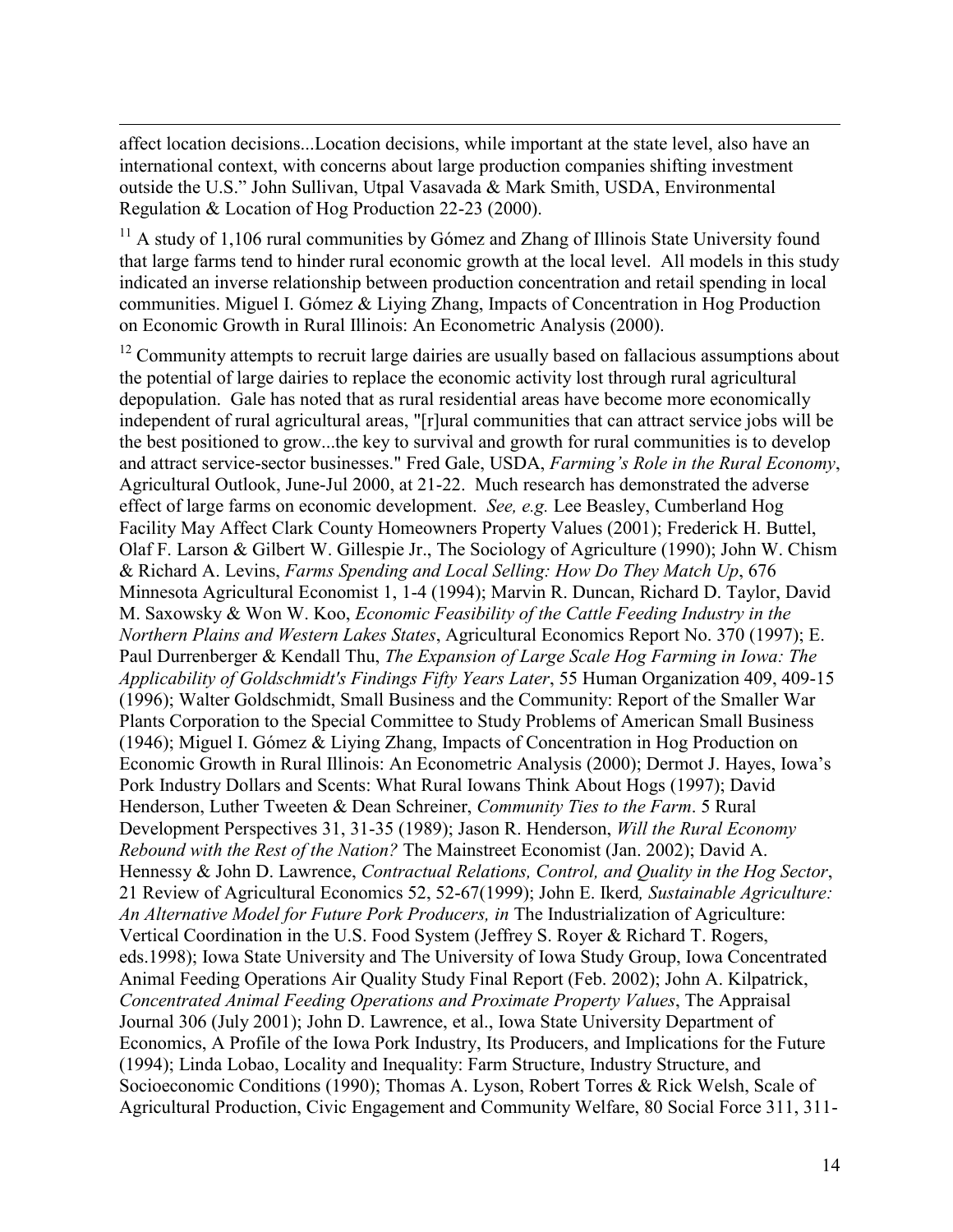27 (2001); Paul Milgrom & John Roberts, Economics, Organization, and Management (1992); Hamed Mubarak, Thomas G. Johnson & Kathleen K. Miller, Community Policy Analysis Center, The Impacts of Animal Feeding Operations on Rural Land Values (1999); Raymond B. Palmquist, Fritz M. Roka & Tomislav Vukina, The Effects of Environmental Impacts from Swine Operations on Surrounding Residential Property Values (1995); Raymond B. Palmquist, Fritz M. Roka & Tomislav Vukina, Hog Operations, Environmental Effects, and Residential Property Values. 73 Land Economics 114, 114-124 (1997); Dooho Park, Kyu-Hee Lee & Andrew Seidl, *Rural Communities and Animal Feeding Operations, in* Report on Animal Feeding Operations and Rural Colorado Communities (Andrew Seidl & Jessica Davis eds. 1999); Loic Sauvee, *Toward an Institutional Analysis of Vertical Coordination in Agribusiness, in* The Industrialization of Agriculture: Vertical Coordination in the U.S. Food System (Jeffrey S. Royer & Richard T. Rogers, eds.1998); Frank Snare, *The Concept of Property*, 9 American Philosophical Quarterly 200 (1972); Thomas L. Sporleder, Ohio State University, Ohio Farm Income Enhancement Program (1997); George Stigler, *Law or Economics?* 35 Journal of Law and Economics 455, 455-469 (1992); John Sullivan, Utpal Vasavada & Mark Smith, USDA, Environmental Regulation & Location of Hog Production 2000); Luther G. Tweeten & Cornelia B. Flora, Council for Agricultural Science & Technology, Vertical Coordination of Agriculture in Farming-Dependent Areas (2001); Rick Welsh & Thomas Lyson, Anti-Corporate Farming Laws, the Goldschmidt Hypothesis and Rural Community Welfare (2001).

 $\overline{a}$ 

<sup>13</sup> Gregory L. Poe, et. al., *Will Voluntary and Educational Programs Meet Environmental Objectives? Evidence from a Survey of New York Dairy Farms*, 23 Review of Agricultural Economics 473, 473-491 (2001).

<sup>14</sup> Dooho Park, Kyu-Hee Lee & Andrew Seidl, *Rural Communities and Animal Feeding Operations, in* Report on Animal Feeding Operations and Rural Colorado Communities (Andrew Seidl & Jessica Davis eds. 1999).

Large dairies are point sources of both water and air pollution that falls unevenly across the area surrounding the CAFO. Air pollution generally imposes the most significant costs on surrounding residents, and lowers the sales and taxable value of neighboring properties. *See* Raymond B. Palmquist, Fritz M. Roka & Tomislav Vukina, The Effects of Environmental Impacts from Swine Operations on Surrounding Residential Property Values (1995); Raymond B. Palmquist, Fritz M. Roka & Tomislav Vukina, Hog Operations, Environmental Effects, and Residential Property Values. 73 Land Economics 114, 114-124 (1997).

<sup>15</sup> For the most recent work in this area, *see* John A. Kilpatrick, Greenfield Advisors, Memo Concerning Jarden v. Delta County 1-18 (Aug. 22, 2012).

<sup>16</sup> John A. Kilpatrick, *Concentrated Animal Feeding Operations and Proximate Property Values*, The Appraisal Journal 306 (July 2001).

<sup>17</sup> Marvin R. Duncan, Richard D. Taylor, David M. Saxowsky & Won W. Koo, *Economic Feasibility of the Cattle Feeding Industry in the Northern Plains and Western Lakes States*, Agricultural Economics Report No. 370 (1997).

<sup>18</sup> Dooho Park, Kyu-Hee Lee & Andrew Seidl, *Rural Communities and Animal Feeding Operations, in* Report on Animal Feeding Operations and Rural Colorado Communities (Andrew Seidl & Jessica Davis eds. 1999).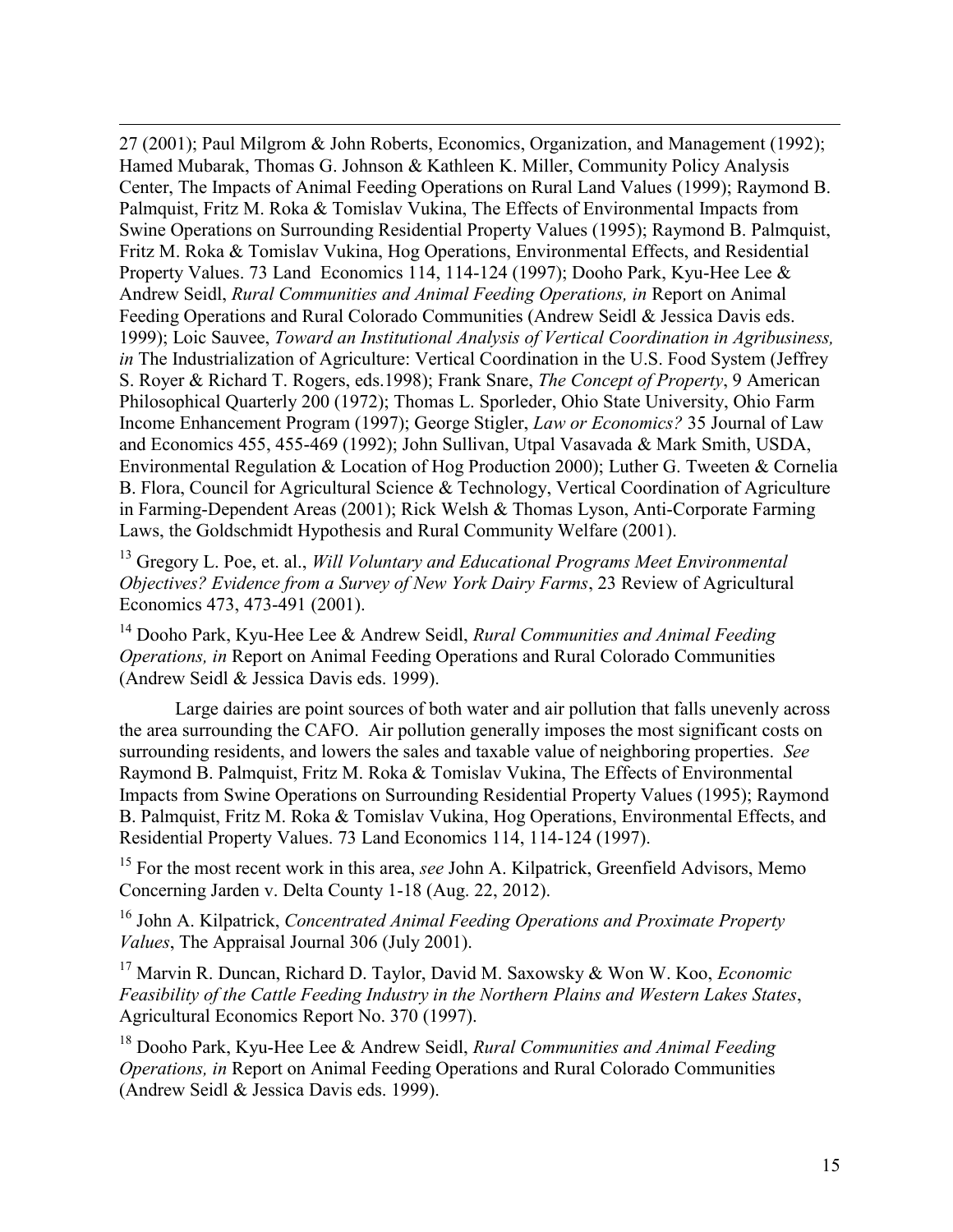$\overline{a}$ <sup>19</sup> Federal, state, provincial and local taxes are levied on taxable amounts calculated on federal returns. Numerous tax write-offs are possible because large dairies are sometimes treated as industries and, at other times, treated as farms. These write-offs significantly decrease the amounts of taxes paid locally. The local government, in turn, must rely on increased taxes to pay these CAFO-induced costs--and this can decrease other economic activity in the region.

 $20$  For tax benefits to accrue, the impact of a facility on a region should be at least tax-neutral and, hopefully, tax positive.

<sup>21</sup> *See* Environmental Quality Incentives Program, USDA,

http://www.nrcs.usda.gov/wps/portal/nrcs/main/national/programs/financial/eqip/.

Tom Laskawy, *Stop the environmental subsidy for factory farms*, Grist, Apr. 17, 2009.

<sup>22</sup> Marc Ribaudo, et al., USDA, Manure Management for Water Quality: Costs to Animal Feeding Operations of Applying Manure Nutrients to Land (June 2003).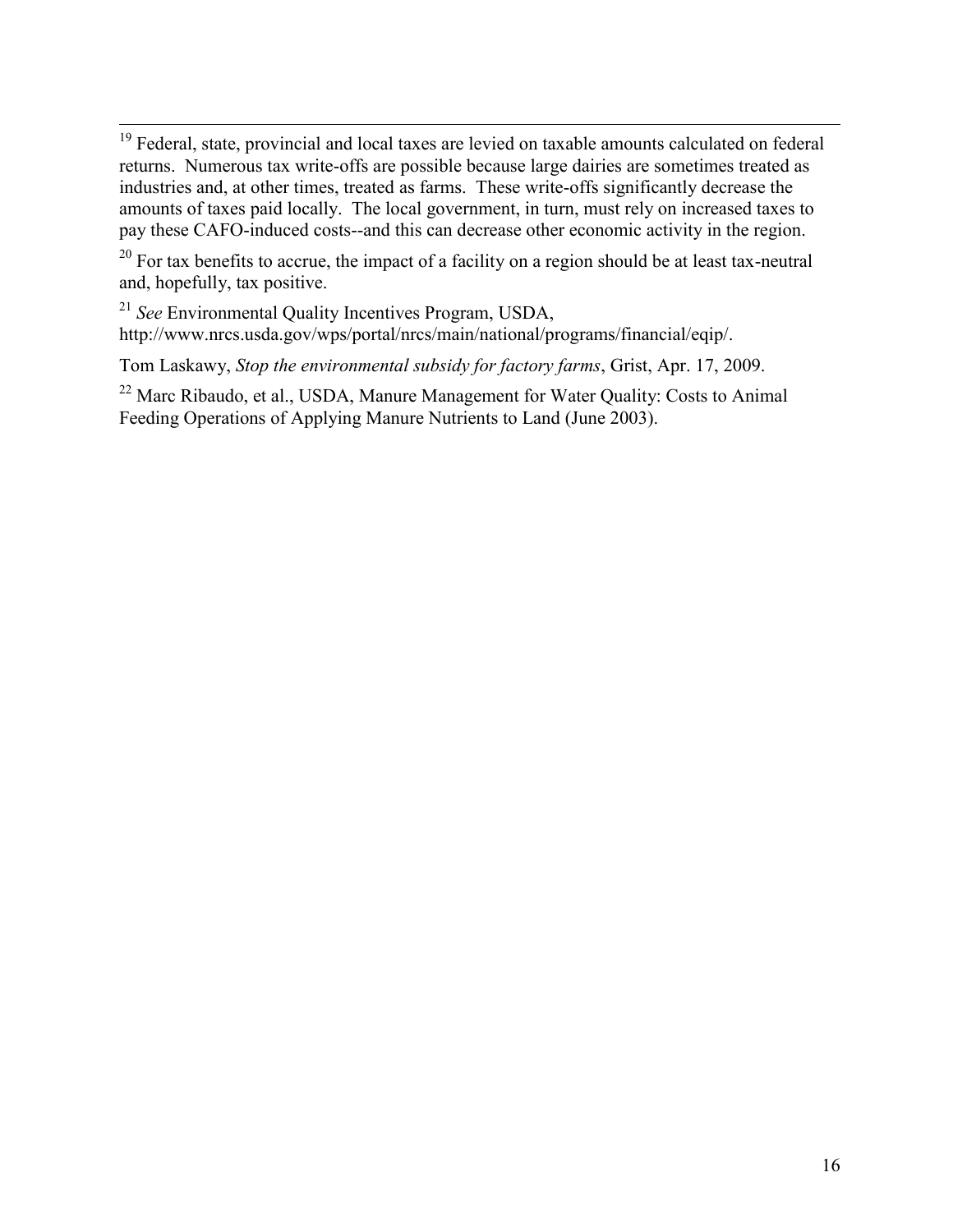#### **CURRICULUM VITAE**

### **WILLIAM J. WEIDA**

1311 Forest Cove Road (P.O. Box 649) McCall, Idaho 83638 208-634-8776

### **EDUCATION**

D.B.A., Econometrics and Operations Research, UNIVERSITY OF COLORADO, 1975 M.B.A., Management Theory, UNIVERSITY OF CALIFORNIA AT LOS ANGELES, 1966 B.S., Engineering, UNITED STATES AIR FORCE ACADEMY, COLORADO, 1965

### **PROFESSIONAL EXPERIENCE**

| Aug. 2008                      | Director, Socially Responsible Agricultural Project,                                                                                                                                                                                                                                                                                                             |
|--------------------------------|------------------------------------------------------------------------------------------------------------------------------------------------------------------------------------------------------------------------------------------------------------------------------------------------------------------------------------------------------------------|
| <b>July 2012</b>               | Emeritus Professor, Dept. of Economics, The Colorado College, Colo. Springs, CO                                                                                                                                                                                                                                                                                  |
| Sept. 2002                     | Director, Factory Farm Project, Global Resource Action Center For The Environment                                                                                                                                                                                                                                                                                |
| <b>July 2008</b>               | Emeritus Professor, Dept. of Economics, The Colorado College, Colo. Springs, CO                                                                                                                                                                                                                                                                                  |
| Jan. 1997                      | Project Director, Global Resource Action Center For The Environment                                                                                                                                                                                                                                                                                              |
| Aug. 2002                      | and Professor, Dept. of Economics, The Colorado College, Colo. Springs, CO                                                                                                                                                                                                                                                                                       |
| May 1993-<br>Dec. 1996         | National Director, Community Education Campaign, Nuclear Site<br>Cleanup and Conversion, Economists Allied for Arms Reductions and<br>Professor, Dept. of Economics, The Colorado College, Colorado Springs, CO                                                                                                                                                  |
| June 1990-                     | Professor and Chair, Department of Economics & Business,                                                                                                                                                                                                                                                                                                         |
| June 1993                      | The Colorado College, Colorado Springs, CO                                                                                                                                                                                                                                                                                                                       |
| Aug. 1985-                     | Professor and Co-Chair (1988-1990), Assoc. Prof. (1985-1988)                                                                                                                                                                                                                                                                                                     |
| May 1990                       | Dept. of Economics & Business, The Colorado College, Colorado Springs, CO                                                                                                                                                                                                                                                                                        |
| Mar. 1982-<br><b>July 1985</b> | Director (1984-1985) and Asst. (1982-1984) for Econ Policy and Analysis<br>OASD/ISA, International Economic and Energy Affairs, Pentagon<br>Formulated Department of Defense policy on international economic and energy issues including<br>security assistance, burdensharing, sanctions and economic warfare trade restrictions, energy and<br>defense trade. |
| Feb.-Sept.<br>1983             | Economist, Blue Ribbon Commission on Security & Economic Assistance<br>Economic analysis of security assistance matters including alternative methods of financing, the<br>economic impact of loan payments on LDCs, and U.S. agreements and treaties that determine<br>assistance amounts.                                                                      |
|                                | U.S. AIR FORCE ACADEMY, COLORADO, Department of Economics                                                                                                                                                                                                                                                                                                        |
| June 1981-<br>Mar. 1982        | Professor and Acting Head<br>Responsible for curricula, pedagogy, budget and administration of economics faculty. Taught<br>courses in macro and micro economics, statistics and econometrics.                                                                                                                                                                   |
| June 1978-<br>May 1981         | Associate Professor and Director of Instruction<br>Responsible for faculty and courses in economics and quantitative management. Director,<br>Operations Research major. Tenured June 1978. (Ten percent of faculty tenured.)                                                                                                                                    |
| Jan. 1975-                     | Assistant Professor and Director of Research, USAF Academy                                                                                                                                                                                                                                                                                                       |
| May 1978                       | Director, USAF Procurement Research Office, USAF Academy.                                                                                                                                                                                                                                                                                                        |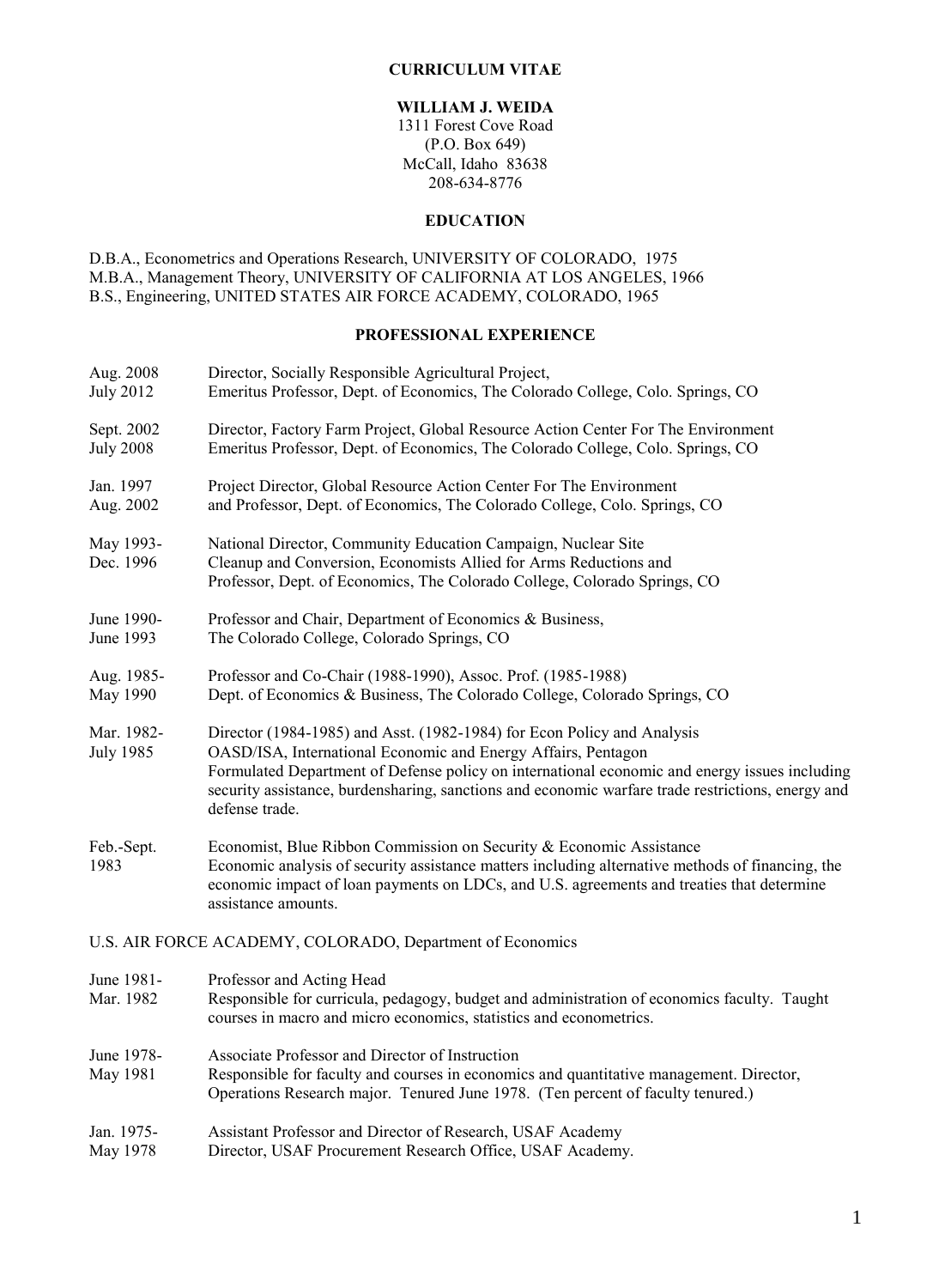#### **CURRICULUM VITAE, WILLIAM J. WEIDA, Page 2**

| June 1972-<br>Jan. 1975 | Doctoral Candidate, University of Colorado            |
|-------------------------|-------------------------------------------------------|
| Jan. 1970-              | Instructor, U.S. Air Force Academy Department of      |
| June 1972               | Economics                                             |
| June 1965-              | Professional assignments as an U.S. Air Force officer |
| Jan. 1971               | and combat pilot in Vietnam.                          |

#### **RESEARCH AND PUBLICATIONS**

Selected journal articles: "General Weapon Expenditure Forecasting with Risk as a Determinant of Development Time," The Journal of Technology Transfer, 1981, "Military Weapon Systems Expenditures and Risk: Theory and Evidence," International Journal of Social Economics, 1985 (with Dr. Frank L. Gertcher), "The Ethics and Economics of Foreign Sales of U.S.-Made Weapons," International Journal of Social Economics, London, 1986.

Books: Paying for Weapons: The Politics and Economics of Offsets and Countertrade, Frost and Sullivan, 1986; The Political Economy of National Defense, Westview Press, 1987 (with Dr. Frank L. Gertcher); Beyond Deterrence: The Political Economy of Nuclear Weapons, Westview Press, 1990 (with Dr. Frank L. Getcher); *Substituting Employment From Environmental Cleanup Of Defense Facilities For Jobs Lost Through Disarmament*, in Jurgen Brauer and Manas Chatterji, (ed.), Economic Issues of Disarmament, MacMillan Co., December, 1992; *The Political Economy of Nuclear Weapons and Economic Development after the Cold War, in Akira Hattori, ed.,* Disarmament and Restructuring of the World Economy After The End Of The Cold War, Tokyo, Japan, May 20, 1994; *Nuclear Weapons and Economic Development,* in Chatterji, Fontanel and Hattori, eds., Arms Spending, Development and Security, Ashish Publishing House, New Delhi, India, May, 1996. Regaining Security--A Guide to the Costs of Disposing of Plutonium and Highly Enriched Uranium, Avebury Press, London, 1997, *The Economic Implications of Nuclear Weapons* in Schwartz, Steven I., ed., Atomic Audit--The Costs and Consequences of Nuclear Weapons Since 1940, Brookings Institution, Washington, DC, 1998.

#### **SELECTED CONSULTING**

Air Force Systems Command Cost Analysis Group: 1979-1982 Assistant Secretary of the Air Force (Manpower, Reserve Affairs and Logistics: 1979-1981 Assistant Secretary of the Air Force (Financial Management): 1980 National Association of Church Business Administrators: 1979-1983 Atlantic Richfield Corporation: 1982-1983 Commission on Security and Economic Assistance: 1983 Sears World Trade, Inc: 1983-1985 Department of Defense: 1985-1988 Offset Managers Group: 1985-1988 Georgetown Center for Strategic and International Studies: 1985-1987 American Numismatic Association: 1990 Greenpeace: 1988-1991 Natural Resources Defense Council: 1987-1992 Shoshone-Bannock Tribes: 1991-1992 Ferrellgas, 1992 Economic Development Corporation, Colorado Springs, CO: 1991-1992 Alliance for Nuclear Accountability (40 Regional Organizations): 1991-Present Legal Consulting on Statistical and Economic Issues--1988-Present--including: Subway, Delta Dental, Prudential, NBA Ventures, Los Alamos National Laboratory, United Airlines, Benson Pump, Cotter Corporation.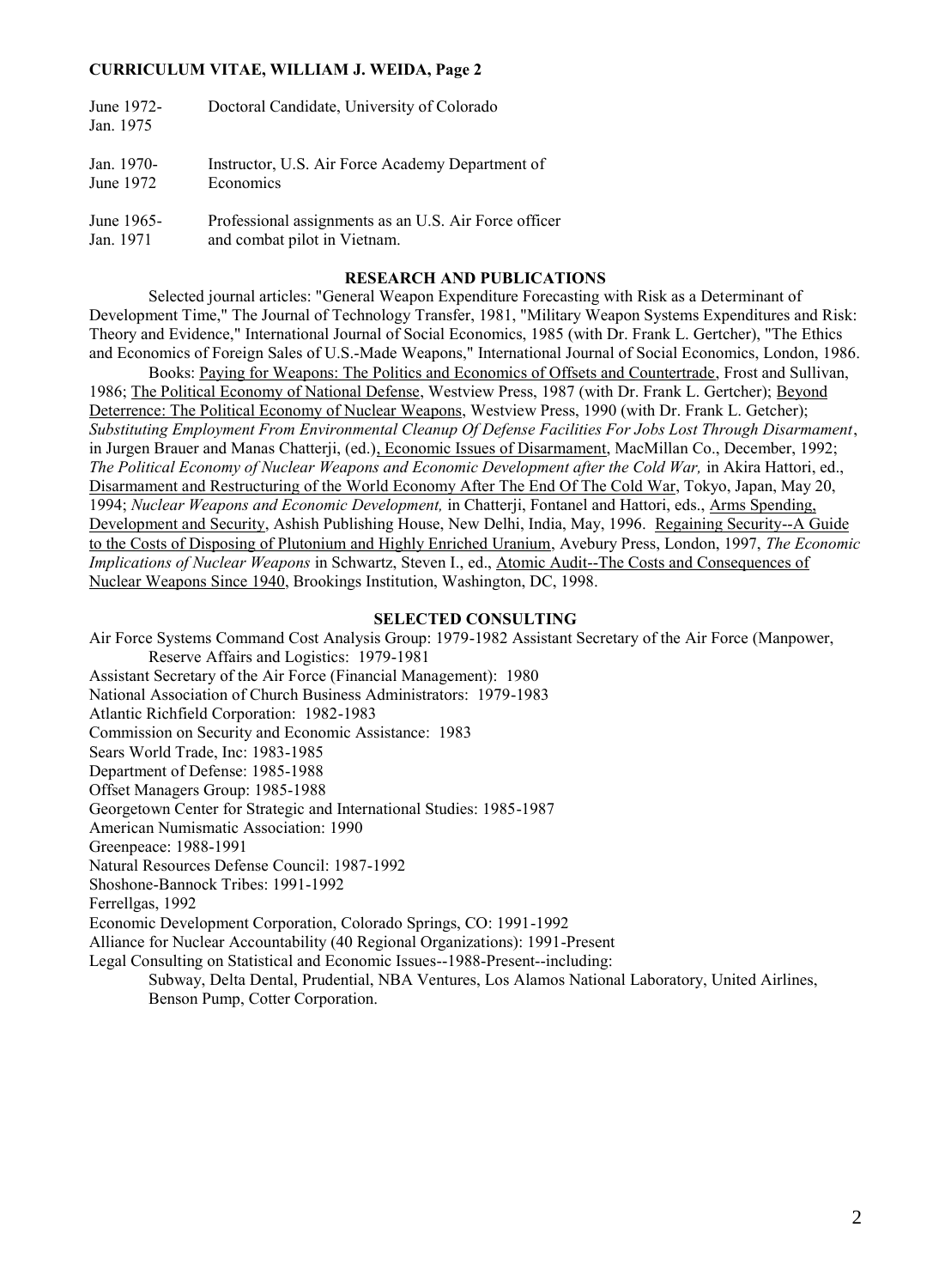### **PUBLICATIONS--WILLIAM J. WEIDA**

### **Books:**

The Political Economy of National Defense, published January, 1987, by Westview Press, Boulder, Colorado. (With Dr. Franklin Gertcher)

Paying For Weapons: The Politics and Economics of Offsets and Countertrade. Published by Frost and Sullivan, New York, August, 1987.

Beyond Deterrence: The Political Economy of Nuclear Weapons, Westview Press, Boulder, Colorado, January, 1991. (With Dr. Franklin Gertcher)

Regaining Security--A Guide To The Costs of Disposing of Plutonium and Highly Enriched Uranium, Avebury Press, England, 1997.

## **Book Chapters**

*The ILO and Depopulation of Rural Agricultural Areas: Implications for Rural Economies in Cananda and the U.S.* in Alexander Ervin, Cathy Holtslander, Darrin Qualman, and Rick Sawa, eds., Beyond Factory Farming, Canadian Centre for Policy Alternatives, Saskatoon, SK., 2003.

*Using Employment Created By Environmental Cleanup of Defense Facilities As A Substitute for Jobs Lost Through Disarmament.* in Jurgen Brauer and Manas Chatterji, (ed.), Economic Issues of Disarmament, New York University Press, New York, NY., published January, 1993.

*The Political Economy of Nuclear Weapons and Economic Development after the Cold War,* in Akira Hattori, ed., Disarmament and Restructuring of the World Economy After The End Of The Cold War, ECAAR Japan, Tokyo, May, 1994.

*The Political Economy of Nuclear Weapons and Economic Development After the End of the Cold War,* Arms Spending, Development and Security, Chatterji, Fontanel and Hattori, eds., Ashish Publishing House, New Delhi, India, May, 1996.

*The Economic Implications of Nuclear Weapons* in Steven I. Schwartz, ed., Atomic Audit--The Costs and Consequences of Nuclear Weapons Since 1940, Brookings Institution, Washington, DC, 1998.

*Nuclear Energy/Nuclear War*, Encyclopedia of Political Economy, 1999.

*Procurement: Nuclear Weapons Industry*, The Oxford Companion to American Military History, Oxford University Press, New York, 1999.

## **Selected Papers**

*A Comparison of Conversion Experience at Lowry Air Force Base and Rocky Flats, Colorado,* Presented to the American Economic Association Conference, Anaheim, California, January 5, 1993.

*Research, Teaching and Policy on the Military Industrial Economy*, Journal of Peace Economics, Peace Science, and Public Policy, Volume 2, No. 3, Spring, 1995. (with Ann Markuson)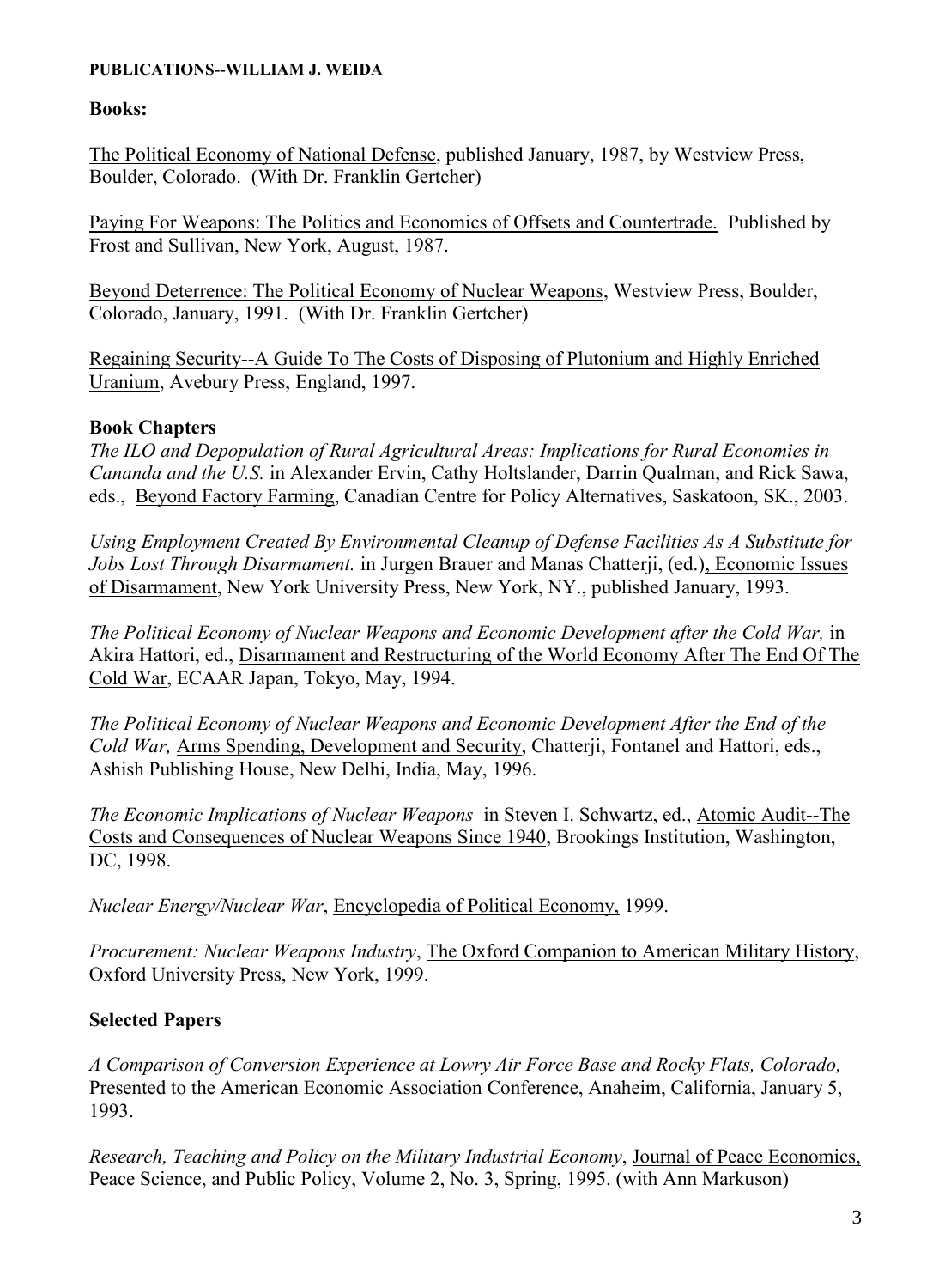*An Alternative to the Galvin Report on Futures for the DOE Nuclear Weapons Laboratories*, Working Paper No. 87, Center for Urban Policy Research, Rutgers University, 1995. (with Ann Markuson)

*Research, Teaching and Policy on the Military Industrial Economy*, Working Paper No. 89, Center for Urban Policy Research, Rutgers University, 1995. (with Ann Markuson)

*Plutonium & HEU Disposal and Disposition Options*, American Economic Association, 7 January, 1996.

*The Disposition of Weapon-grade Plutonium: Costs and Tradeoffs*, Proceedings of the International Conference on Military Conversion and Science, Volume 1, Como, Italy, June, 1996.

## **Other Selected Publications**

*Raising, Cutting Military Spending for the Wrong Reasons*, The Denver Post, May 31, 1987.

Editor, *Monetary Policy and Inflation*, the Hon. Wayne D. Angell, Colorado College Study, April, 1987.

Editor, *Restoring American Competitiveness*, Dean Lester Thurow, Colorado College Study, September, 1987.

*The use of offsets in the Middle East*, Middle East Executive Report, December, 1987.

Editor, *Fundamental Reasons for America's Competitiveness Problems*, John Knight, Colorado College Study, February, 1988.

Editor, *U.S. Trade Policy: The Path to Competitiveness*, Jay Bruns, Colorado College Study, March, 1988.

Editor, *Divestiture and Competition in the U.S. telephone Industry*, Joseph T. Dwyer, Colorado College Study, April, 1988.

Editor, *The Worst Kept Secret in the World: Managing Total Quality*, William H. Hudson, Colorado College Study, November, 1988.

*From SDI Setbacks Arise New Opportunities for Defense Department, Colorado Springs,* The Rocky Mountain News, January 11, 1991 with Jim Wilson,.

*Service Academy Cuts, Not Nice, But Necessary*, The Wall Street Journal, June 11, 1991.

*The Faustian Economics of Nuclear Weapon Production in South Carolina*, The Christian Science Monitor, December 9, 1991.

*Restarting The K-Reactor: Weighing The Risks*, The Christian Science Monitor, April 26, 1992, with Laura Ludwick.